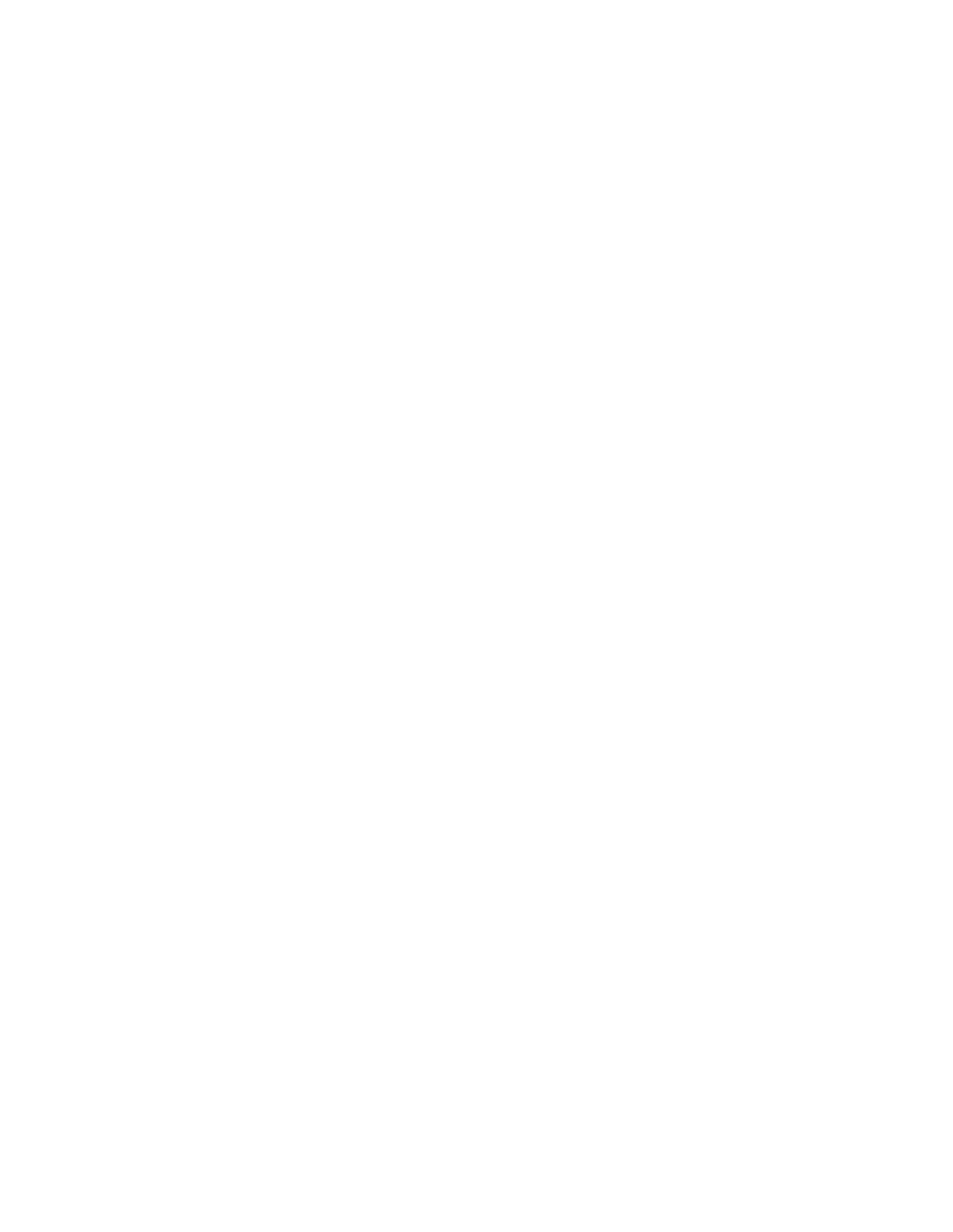### **GENERAL STATUTORY IM PLEMENTATION**

#### **OVERVIEW**

In calendar year 2013, the Commission said farewell to Commissioner Andrea Leahy-Fucheck, ending the year with one vacancy on the Commission. The Commission met 6 times in regularly scheduled sessions, held 3 phone conferences and met on 1 occasion in special session to discuss a time sensitive advice matter. During its meetings, the Commission considered issues related to all areas of its statutory mandate: financial disclosure, conflict of interest, lobbyist disclosure and conduct restrictions, local government ethics laws, school board ethics regulations, advisory opinions, enforcement matters, employee training, lobbyist training and public information activities.

The State Ethics Commission, as directed in State Government Article §15-205, administers the provisions of the Public Ethics Law; prescribes and provides forms for each document required by the Public Ethics Law; retains as a public record each document filed with the Commission for at least four years after receipt; periodically reviews the adequacy of public ethics laws; reviews financial disclosure statements and lobbyist activity reports filed in accordance with the Public Ethics Law and notifies officials and employees of any omissions or deficiencies; and publishes information that explains the provisions of the Law.

#### **ADVICE ACTIVITIES**

The State Ethics Commission is responsible for interpreting the Public Ethics Law. Sections 15-301 through 15-303 of the Public Ethics Law authorize the State Ethics Commission to issue formal advisory opinions in response to requests from officials, employees, lobbyists, and others who are subject to the Public Ethics Law. Formal opinions generally follow an appearance before the Commission by the requestor, are published in the Maryland Register, and are accessible electronically through the Division of State Documents in COMAR Title 19A. The Commission's regulations in COMAR 19A.01.02.05 also authorize the staff and the Commission to provide informal advice. The Commission and its staff provide informal advice in many forms, including letters, emails, and phone calls.

During its thirty-five years of existence, the Commission has issued 500 formal opinions. These opinions not only advise the public of the Commission's interpretation of the Public Ethics Law, but also guide the Commission and its staff in providing informal advice. In light of this large body of interpretive decisions, in recent years the Commission and its staff primarily have provided advice informally. This process allows the Commission and its staff to deliver more timely advice, which has been important in light of the steady increase in advice requests. There were no formal opinions issued in 2013.

The Commission's informal docket, initiated in 2002, logs requests for informal advice submitted to the staff or Commission. The docket captures more complex matters (requiring research, consultation with other staff members, etc.) which come to the staff's attention by way of letters, telephone calls, email or "walk in" requests for advice. The Commission and its staff provided informal advice in the following subject areas during calendar years 2011 through 2013: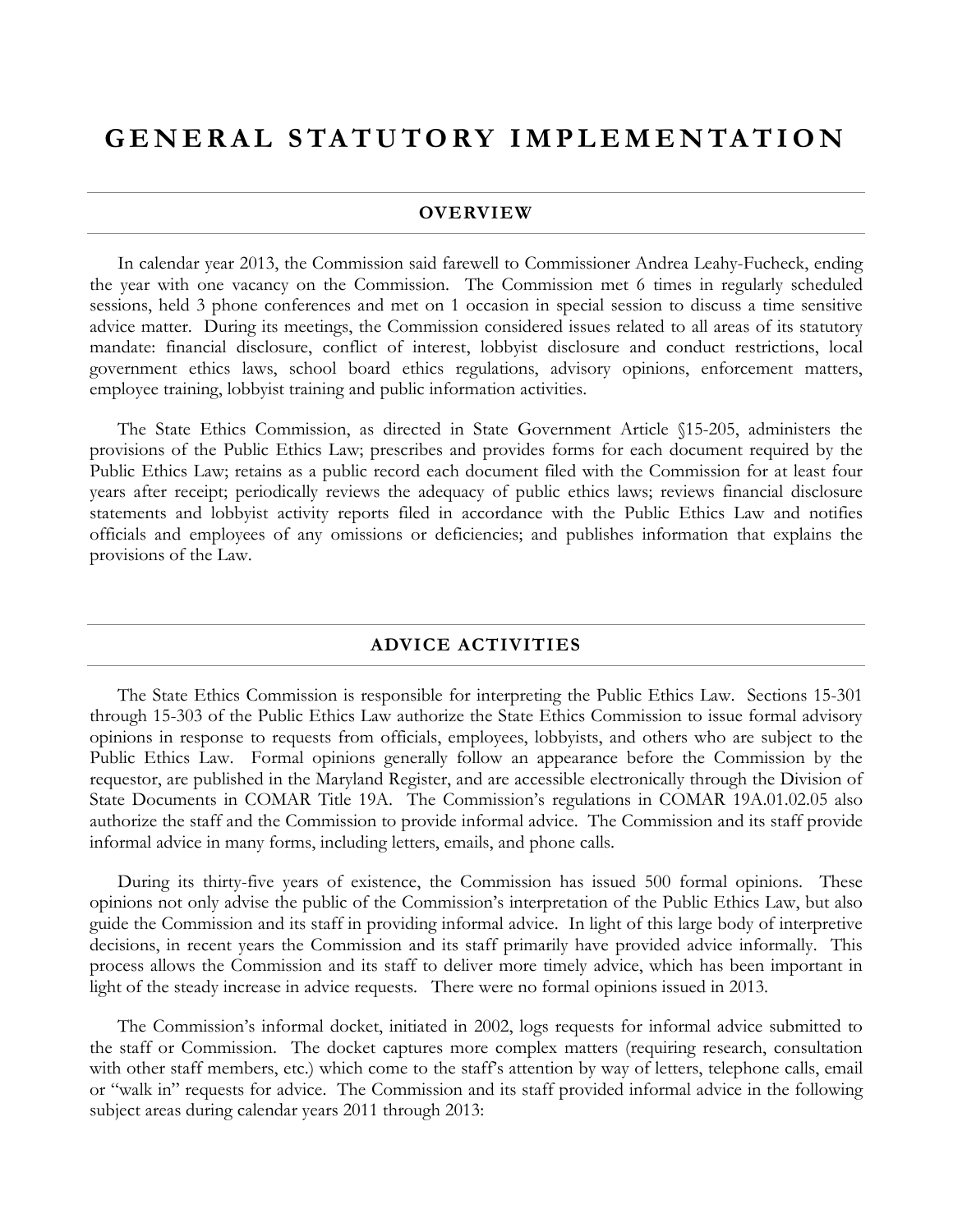| <b>SUBJECT MATTER OF THE ADVICE</b>          | 2013     | 2012 | 2011           |
|----------------------------------------------|----------|------|----------------|
| Lobbying Registration, Reporting and Conduct | $\Omega$ | 8    | $\overline{2}$ |
| Secondary Employment Advice                  | 287      | 255  | 285            |
| Participation Advice                         | 40       | 31   | 18             |
| <b>Procurement Restrictions</b>              | 3        | 3    | 6              |
| Post-Employment Advice                       | 44       | 69   | 37             |
| <b>Gift Questions</b>                        | 32       | 60   | 46             |
| Other                                        | 26       | 44   | 49             |
| Total                                        | 441      | 470  | 443            |

The number of informal matters decreased from 2012 (which was the highest number ever experienced by the Commission). The 2013 and 2011 numbers are still well above the numbers experienced in previous years. The Commission staff has worked hard to encourage employees and officials to take a proactive approach to dealing with ethics matters, preferring to deal with issues before they become enforcement matters. A majority of the matters addressed dealt with State employees seeking outside or secondary employment. The chart below shows the distribution of secondary employment advice requests by agency:



The 50 "other agency" secondary employment requests came from 18 different State agencies.

The informal docket does not include routine advice on matters that the Commission's Executive Director, General Counsel, Assistant General Counsel, and Staff Counsel are able to immediately resolve through telephone calls, emails, and in-person discussions on a daily basis. It also does not include the Commission staff assisting individuals with electronic filing or training or other general inquiries concerning the Public Ethics Law and access to public information.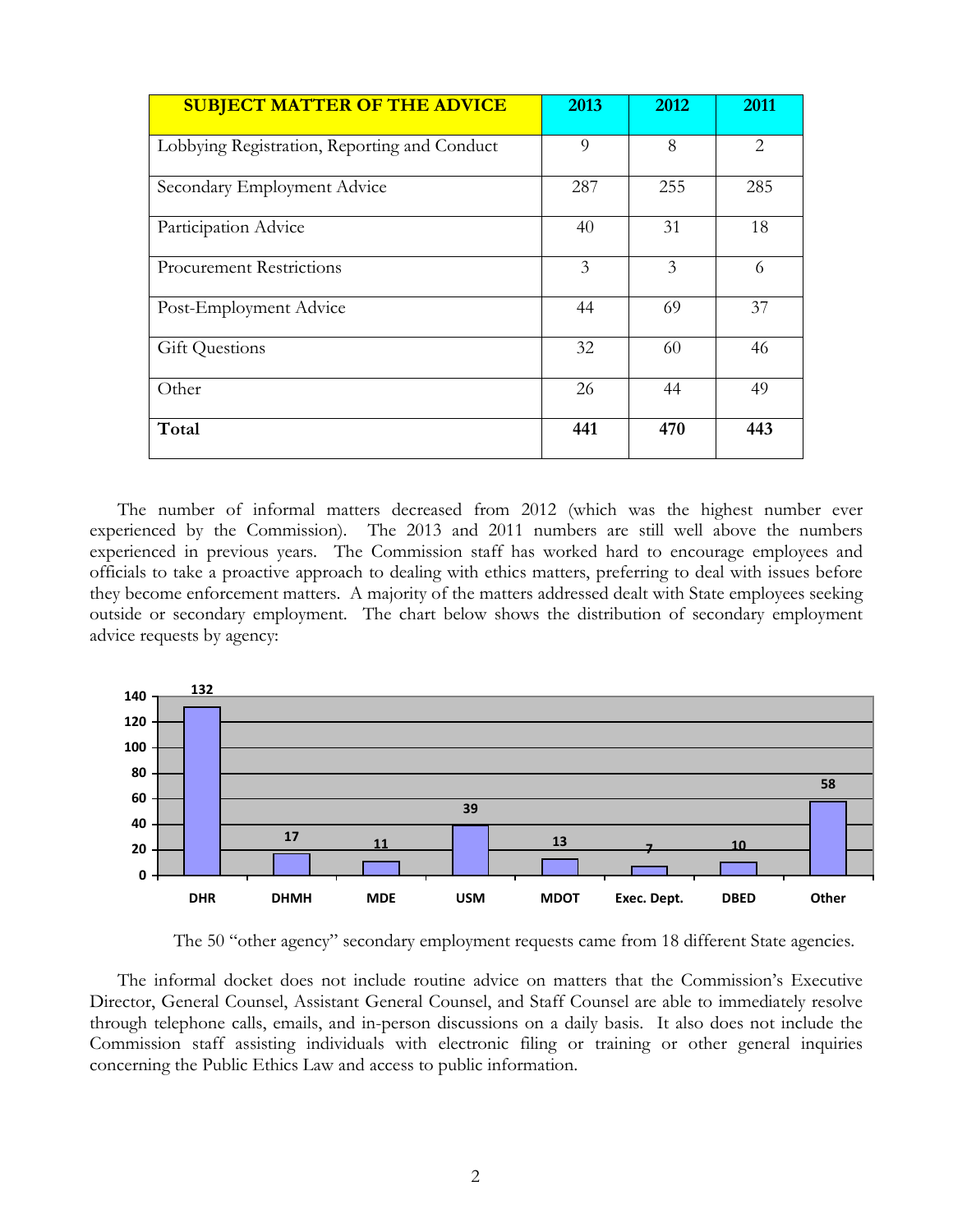#### **UNIVERSITY OF MARYLAND PUBLIC-PRIVATE PARTNERSHIP EXEMPTIONS**

In 1990, the General Assembly enacted legislation allowing the University System of Maryland (USM) to grant to university faculty certain exemptions from the conflict of interest provisions of the Public Ethics Law for "sponsored research and development" activities. Sponsored research and development was defined in the law as an "agreement to engage in basic or applied research or development at a public senior higher education institution, and includes transferring university-owned technology or providing services by a faculty member to entities engaged in sponsored research or development." Faculty members were not fully exempted from all Public Ethics Law requirements, and public disclosure of the interest or secondary employment was required. The institution granting the exemption was required to maintain the exemption as a public record and to file a copy with the State Ethics Commission.

In 1996, the General Assembly enacted the Public-Private Partnership Act which is codified in §15- 523. This law expands the exemptions beyond faculty to include vice-presidents and presidents of institutions as well as the chancellor and vice-chancellors of the USM. The Act also broadens the exemption from the conflict of interest provisions to include USM officials, faculty members, and employees. The USM Board of Regents and the USM institutions adopted procedures pursuant to §15- 523 to implement the conflict of interest exemptions, and the Commission's authority is limited to approval of the policy's conformity with the requirements of §15-523.

The Law requires each governing board to report quarterly to the Governor, the Legislative Policy Committee of the General Assembly and the State Ethics Commission the number of exemptions approved. Records filed by the institutions with the Commission reflect a total of 351 faculty exemptions granted by the university presidents between 1996 and 2012, including exemptions at the University of Baltimore (UMB), the University of Maryland at Baltimore County (UMBC), the University of Maryland Biotechnology Institute (UMBI), the University of Maryland Center for Environmental Science (UMCES), and the University of Maryland College Park (UMCP). During calendar year 2013, USM institutions reported an additional 33 individual faculty member exemptions to the Commission. The exemptions were from the following institutions:

| <b>INSTITUTION</b>                  | Number of<br><b>Exemptions</b> |
|-------------------------------------|--------------------------------|
| University of Maryland College Park | 25                             |
| University of Maryland Baltimore    |                                |
| <b>TOTAL FACULTY EXEMPTIONS</b>     |                                |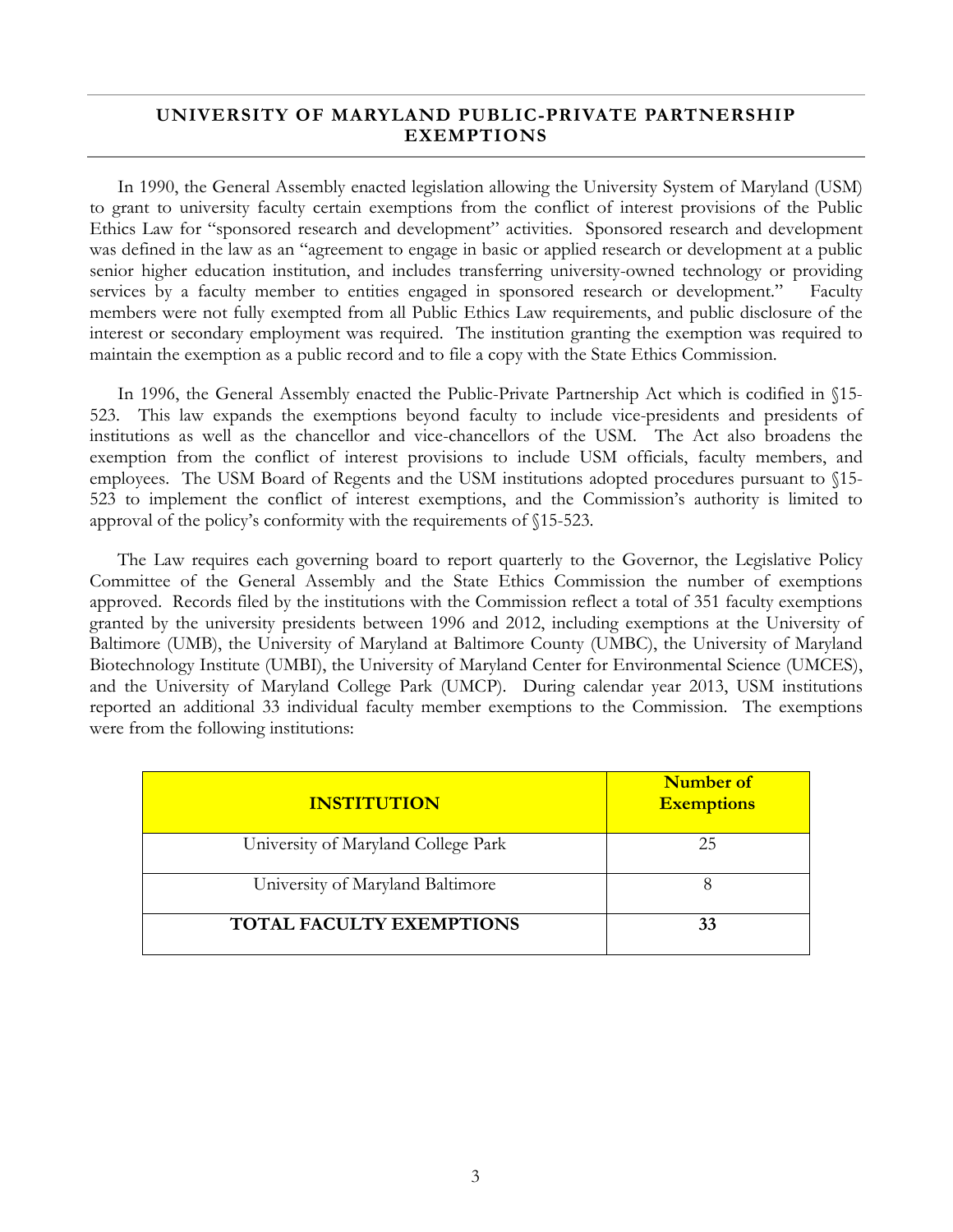#### **FINANCIAL DISCLOSURE**

The financial disclosure program continued to identify individual employees and officials required to file, provide technical assistance to filers, and monitor compliance with the Law. In accord with Public Ethics Law § 15-103, the Commission reviewed a significant number of requests by various agencies to add or delete positions to/from the financial disclosure filing list, along with an extensive review of some outdated listings. The net result was an increase in the number of filers from approximately 14,554 in 2012 to 14,693 in 2013.

Pursuant to Public Ethics Law §§ 15-103 and 15-209, the Commission made decisions regarding the status of newly created boards and commissions as "executive units" for purposes of financial disclosure filing requirements. The Commission also considered and acted upon requests by a number of boards and commissions for exemption from the requirement to file financial disclosure statements. The Commission continues to see a substantial increase in the number of boards, commissions, task forces, and technical advisory groups created by the General Assembly.

The basic financial disclosure statement filed by most individuals who are determined to be public officials is referred to as Form #1. Individuals who are public officials only as the result of their participation on boards or commissions are required to file a limited financial disclosure statement (Form #2). Legislators are required to file a more extensive disclosure statement (Form #19). The Commission staff conducts compliance reviews of financial disclosure statements and notifies filers of identifiable errors or omissions, and it pursues enforcement actions against those who fail to file. During 2013, the Commission staff reviewed more than 11,500 financial disclosure statements.

The Commission continues to experience an increase in the number of employees, officials and board and commission members who file their financial disclosure statements electronically. Of the total number of filers during calendar year 2013, approximately 97% filed electronically. The electronic administrative tool permits the staff to quickly review electronically submitted statements, compare them to previously electronically filed statements, notify filers by email of any omissions or questions raised by the statements and maintain copies of those notifications in the filers' electronic records. The emails become attached to the electronic files, and a record is therefore compiled of statements, inquiries and responses. Filers may also electronically file amendments if required. Communication with filers, for the most part, was through email, which also saved the Commission substantial supply and postage costs.

#### **LOBBYIST DISCLOSURE AND REGULATION**

The lobbying year runs from November  $1<sup>st</sup>$  to October  $31<sup>st</sup>$  of the following year. The Public Ethics Law requires a regulated lobbyist to register separately for each entity that engages the regulated lobbyist for lobbying purposes. During the lobbying year ending October 31, 2013, 3,121 lobbying registrations were filed with the Commission. Those registrations were submitted by 659 lobbyists on behalf of 1,330 employers. This represents an increase of 178 registrations from the 2,943 filed by October 31, 2012. The following table summarizes lobbying expenditures for the last three lobbying years: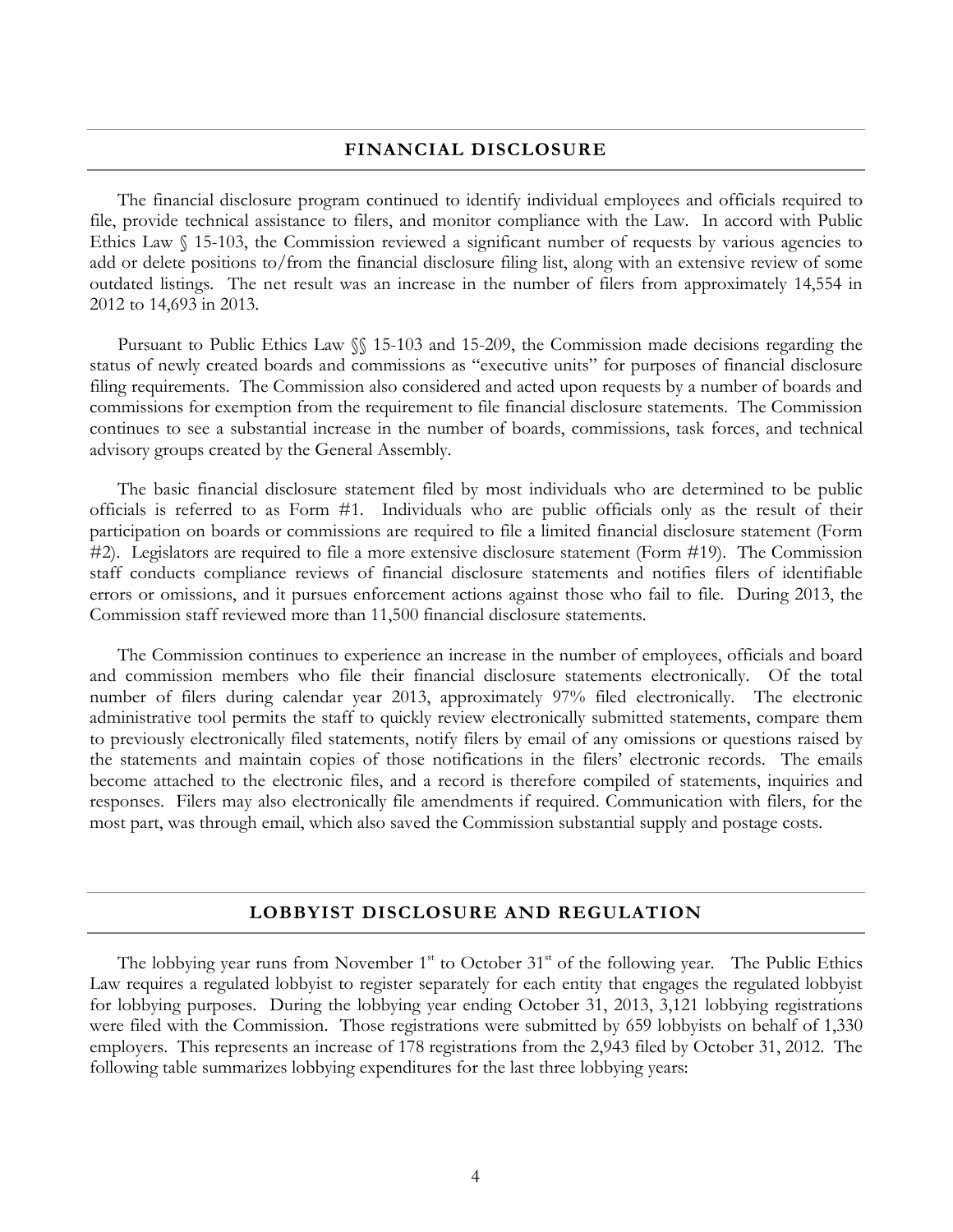| <u>EAPENDITURES REPURTED DI LUDDIISTS</u>                                                                                                                                                                                            |            |            |            |
|--------------------------------------------------------------------------------------------------------------------------------------------------------------------------------------------------------------------------------------|------------|------------|------------|
|                                                                                                                                                                                                                                      | 10/31/2013 | 10/31/2012 | 10/31/2011 |
| <b>Type of Expenditure</b>                                                                                                                                                                                                           | \$         | \$         | \$         |
| B-1: Meals and beverages for officials or employees<br>or their immediate families                                                                                                                                                   | 8,889      | 5,183      | 9,780      |
| B-2: Special events, including parties, dinners,<br>athletic events, entertainment, and other functions<br>to which all members of the General Assembly,<br>either house thereof, or any standing committee<br>thereof were invited. | 1,974,087  | 2,039,495  | 1,384,169  |
| B-3: Food, lodging, and scheduled entertainment of<br>officials and employees and spouses for a meeting<br>given in return for participation in a panel or<br>speaking engagement at the meeting                                     | 15,637     | 12,038     | 17,507     |
| B-4: Food and beverages at approved legislative<br>organizational meetings                                                                                                                                                           | 3,353      | 6,535      | 6,594      |
| B-5: Tickets or free admission to attend charitable,<br>cultural or political events where all members of a<br>legislative unit are invited.                                                                                         | 3,005      | 4,125      | 2,764      |
| B-6: Gifts to or for officials or employees or their<br>immediate families (not included on B-1 through<br>$B-5)$                                                                                                                    | 7,380      | 8,580      | 3,292      |
|                                                                                                                                                                                                                                      |            |            |            |
| <b>SUBTOTAL OF ITEMS B-1 THROUGH B-6</b>                                                                                                                                                                                             | 2,012,351  | 2,075,956  | 1,424,106  |
| B-7: Total compensation paid to registrant (not<br>including sums reported in any other section)                                                                                                                                     | 42,664,486 | 42,122,015 | 38,726,848 |
| B-8: Salaries, compensation and reimbursed<br>expenses for staff of the registrant                                                                                                                                                   | 1,085,338  | 1,830,483  | 1,456,401  |
| B-9: Office expenses not reported in B-7 or B-8                                                                                                                                                                                      | 855,170    | 853,530    | 739,867    |
| B-10: Cost of professional and technical research<br>and assistance not reported in items B-7 or B-8                                                                                                                                 | 527,271    | 626,758    | 533,547    |
| B-11: Cost of publications which expressly<br>encourage persons to communicate with officials<br>or employees                                                                                                                        | 515,652    | 5,634,077  | 1,117,838  |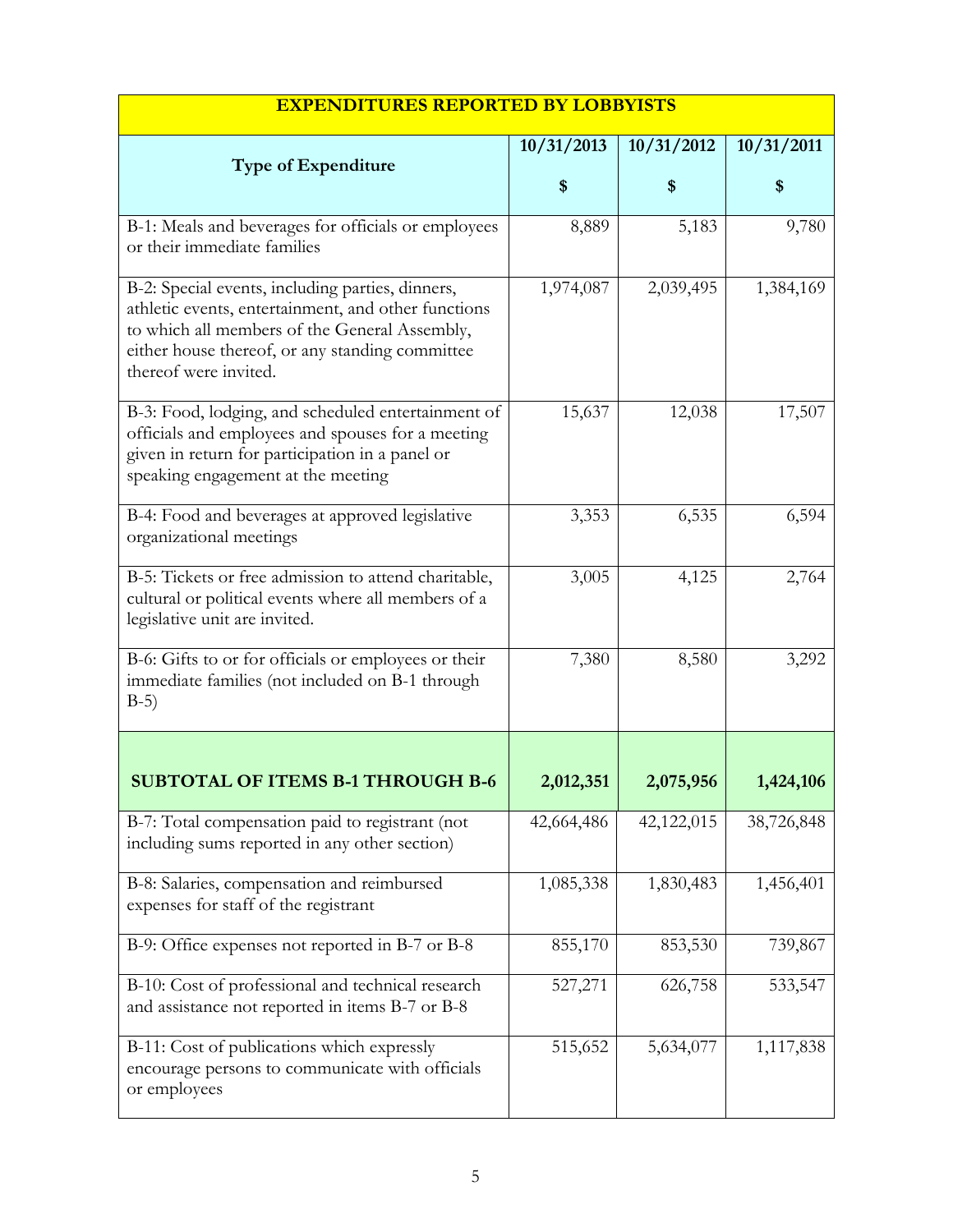| <b>EXPENDITURES REPORTED BY LOBBYISTS</b> |              |              |              |
|-------------------------------------------|--------------|--------------|--------------|
|                                           | 10/31/2013   | 10/31/2012   | 10/31/2011   |
| <b>Type of Expenditure</b>                | \$           | \$           | \$           |
| B-12: Fees and expenses paid to witnesses | 4,856        | 7,804        | 3,434        |
| B-13: Other expenses                      | 838,059      | 1,103,383    | 797,704      |
| <b>TOTAL OF ITEMS B-1 THROUGH B-13</b>    | \$48,503,183 | \$54,254,006 | \$44,799,745 |

#### **ENFORCEMENT ACTIVITIES**

There are two different types of complaints, as that term is used in the Public Ethics Law and the Commission's regulations. The Public Ethics Law provides that any person may file a complaint with the Commission. Complaints filed with the Commission must be signed under oath and allege a violation of the Public Ethics Law by a person subject to the law. In addition, following investigation of independently obtained information, the Commission may issue a complaint on its own motion alleging Public Ethics Law violations. Enforcement inquiries and reviews are conducted by the Commission's Staff Counsel, with the assistance of two legal assistants and a compliance officer. In 2013, Staff Counsel was also assisted by 3 interns.

The term "preliminary matters" describe those matters that have not yet reached the complaint stage. The Commission's enforcement procedures divide preliminary matters into two categories. All new matters are docketed as Preliminary Consideration Matters (A matters) and presented to the Commission for review to determine whether the matter merits staff inquiry or follow-up. Cases where the Commission determines that investigation is warranted are designated Preliminary Inquiry Matters (B matters).

In 2013, the Commission opened 37 A matters, including 24 conflict of interest matters, 6 lobbyist matters, and 7 financial disclosure matters. The Commission issued a reprimand to a Department of Health and Mental Hygiene employee, through a Pre-Complaint Disposition Agreement, who violated participation restrictions by becoming involved in matters in which a qualifying relative had an interest. As part of the Agreement, the employee paid \$500.00.

The Commission also entered into 13 Late Filing Agreements with lobbyists during 2013, resulting in payments of \$2,160.00 to the State of Maryland. The Commission closed 35 A matters in 2013, including 2 matters carried over from 2012. (Note that at this preliminary stage, allegations of ethics violations against multiple parties may be grouped as a single matter; e.g. late filed lobbyist reports.)

The Commission opened 6 Preliminary Inquiry Matters (B matters) in 2013, including 5 conflict of interest matters and 1 lobbying matter. The Commission issued a reprimand to a former Maryland Transit Administration employee, through a Pre-Complaint Disposition Agreement, who violated participation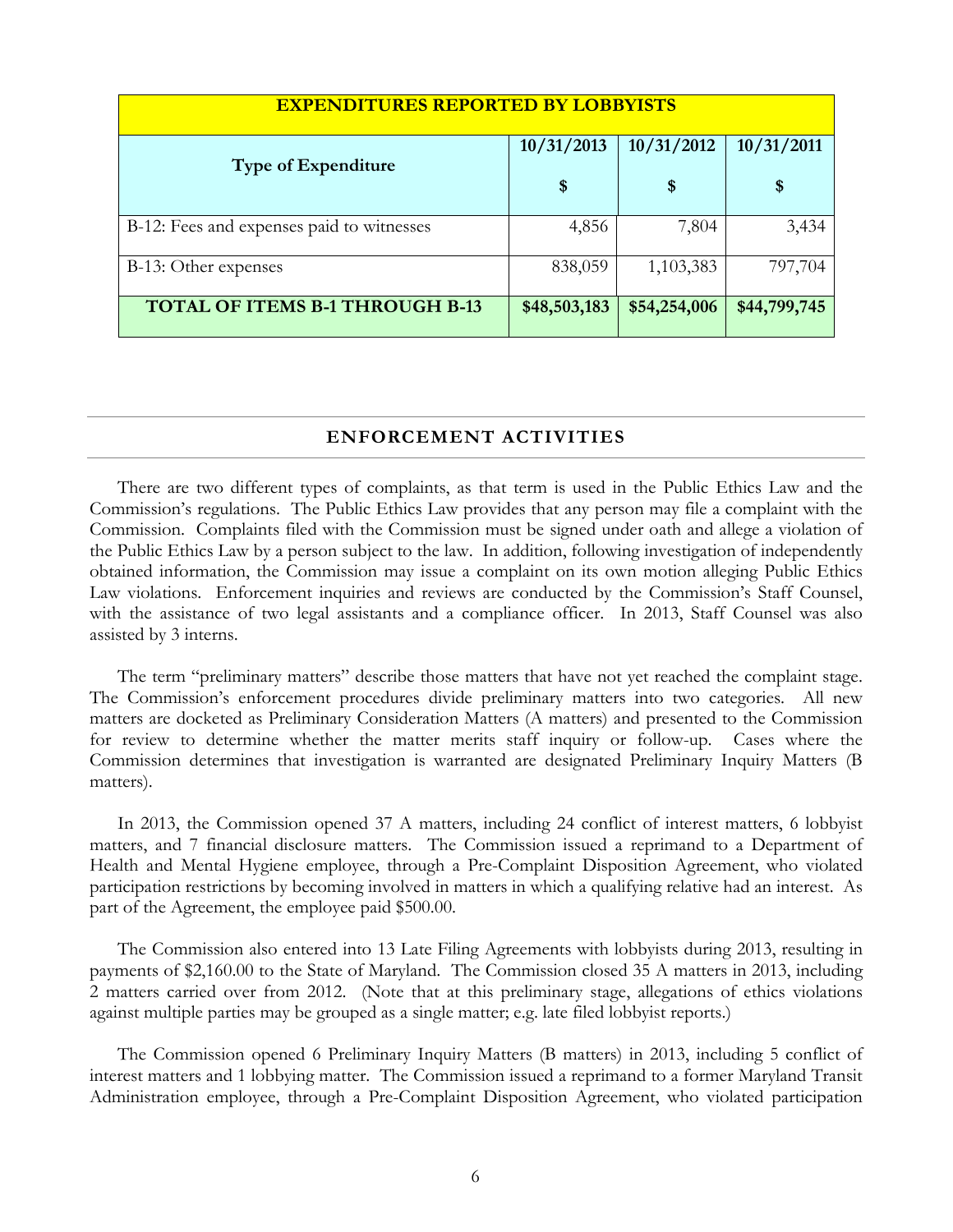restrictions by becoming involved in matters in which a qualifying relative had an employment interest. As part of the Agreement, the employee paid \$1,000.00. In 2013, the Commission also closed 4 B Matters, including 1 matter carried over from 2012.

In calendar year 2013, the Commission issued 65 complaints, including complaints in 63 financial disclosure matters and 2 conflict of interest matters. The Commission closed 59 complaints in 2013, including 10 matters from 2012, and 2 matters from 2011.

All enforcement payments were deposited in the State's general fund and cannot be used by the Commission. The Commission collected a total of \$3,290.00 in enforcement payments in 2013.

#### **LOCAL GOVERNMENT ETHICS LAWS**

As originally drafted, the Public Ethics Law required Maryland counties and cities to enact local laws similar to the State's Public Ethics Law. In 1983, the General Assembly amended the Law to require local school boards either to adopt ethics regulations similar to the State Law or to be covered by county ethics laws. In 2010, the General Assembly enacted legislation (Chapter 277 of 2010) requiring local governments to adopt conflict of interest restrictions and financial disclosure requirements for elected local officials and candidates that were at least as stringent as the requirements for public officials in the Public Ethics Law. That legislation also requires local boards of education to adopt conflict of interest standards and financial disclosure requirements at least as stringent as the provisions for State officials in the Public Ethics Law for members of and candidates for election to boards of education. The law requires each local ethics commission or appropriate entity to certify to the State Ethics Commission that the county or municipal corporation is in compliance with the requirements of the law on or before October 1 of each year.

In response to this legislation, in 2011, the Commission amended its local government and board of education regulations. The Commission's Executive Director, General Counsel and Assistant General Counsel have worked with local governments and boards of education, as well as the Maryland Association of Counties, the Maryland Municipal League, and the Maryland Association of Boards of Education in implementing Chapter 277 of 2010, as well as in educating local governments and boards of education on the new requirements in the Public Ethics Law.

During 2013, the Commission's Executive Director, General Counsel, and Assistant General Counsel participated in numerous phone discussions with county and local ethics officials, as well as their representative associations regarding questions relating to conflicts of interests, financial disclosure and lobbying and the implementation of Chapter 277 of 2010. The Commission received forty new written requests for advice from local governments and boards of education. The Commission staff continued its review of the ethics ordinances and policies of local governments and boards of education for compliance with the Public Ethics Law and the Commission's regulations. The Commission staff continued to work with several jurisdictions that previously submitted draft laws in 2012, but had not yet received Commission approval. In 2013, the Commission approved draft ordinances from one county and twentytwo municipalities. Once these approved draft policies are enacted, the counties or municipalities must certify compliance as discussed above. The Commission has approved ethics policies from all twenty-four boards of education. In cases involving boards of education, Chapter 277 of 2010 requires a board of education to submit adopted regulations and amendments to adopted regulations to the State Ethics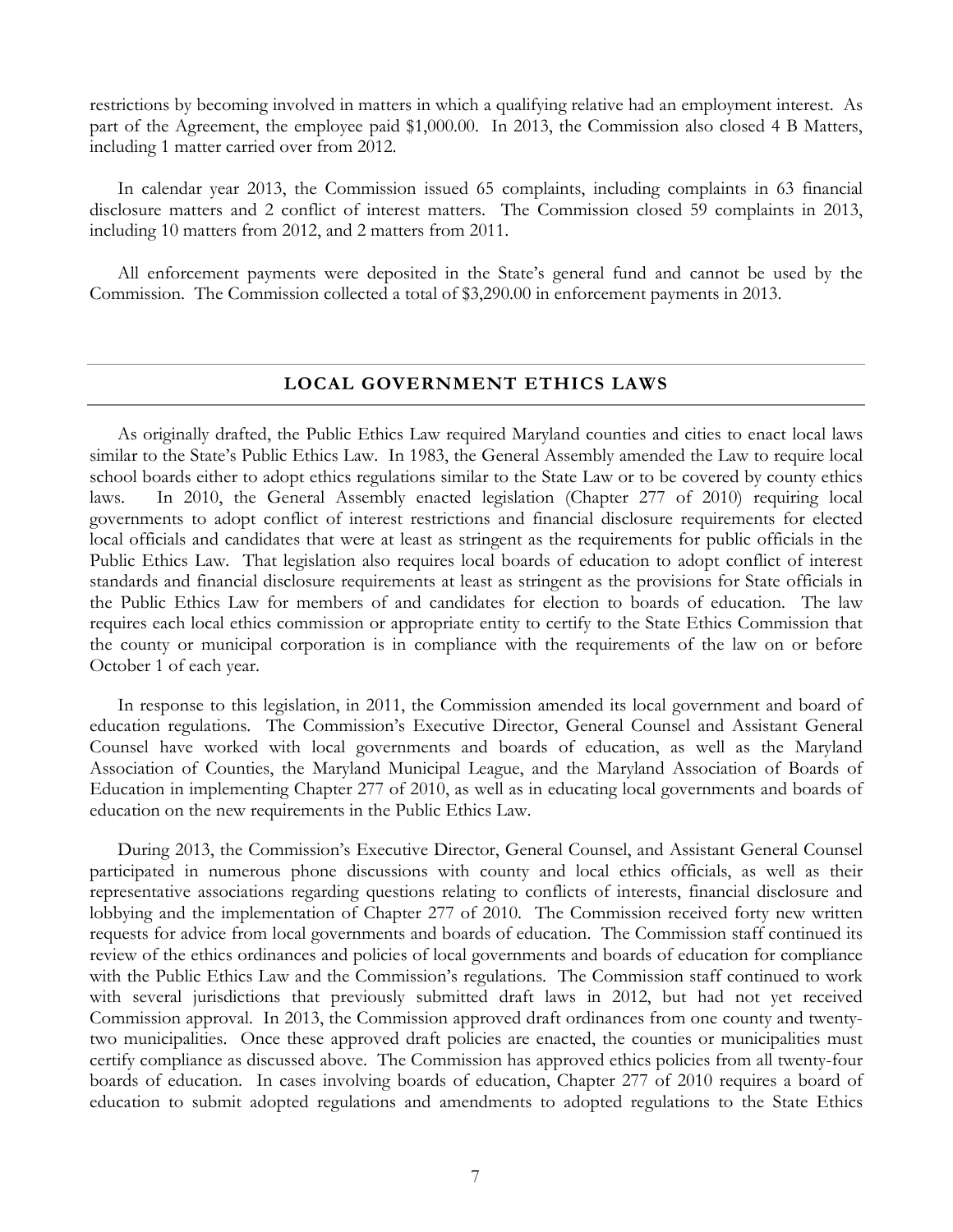Commission for review and approval or disapproval, but no annual certification is required. The Commission staff is actively working with the remaining local governments to ensure their drafts meet the requirements of the Public Ethics Law prior to presenting the drafts to the Commission.

The Public Ethics Law and the Commission's regulations authorize the Commission to exempt a municipality from the requirement to adopt an ethics law, or to modify the provisions applicable to a municipality, if the Commission determines an exemption or modification to be warranted based upon the size of the municipality. In considering whether the size of a municipality justifies an exemption or modification, the Commission looks at a number of factors, including population, number of public employees, type and number of government functions performed by the municipality, and the size of the municipal budget. In 2013, the Commission continued its decennial review of the exemption status of municipalities following the 2010 census to determine whether previously granted exemptions were still appropriate. The Commission reviewed forty exemption requests. Of those forty requests, the Commission granted seventeen full exemptions and exempted twenty-one jurisdictions from the requirement to adopt lobbying provisions. One jurisdiction requested not to be exempt from the requirement to adopt conflict of interest, financial disclosure and lobbying provisions in its local ethics law and the Commission granted that request. In 2013, the Commission did not grant any substantive modifications to either the conflict of interest or financial disclosure provisions for any local government. The Commission did approve a few modifications related to the timing of financial disclosure statement filings for candidates for local elected office.

Finally, the Commission also received and reviewed three reports from Montgomery County and two reports from Prince George's County regarding the special land use ethics disclosure reports required in certain jurisdictions (See §15-829 through §15-841).

#### **EDUCATIONAL AND INFORMATIONAL ACTIVITIES**

The Commission staff has been active in providing formal training to State employees, lobbyists and local jurisdictions. The training has involved advising and assisting employees, officials, candidates and lobbyists on completion of forms, and providing training related to the conflict of interest provisions of the Public Ethics Law. The Commission staff has assisted local government and school board officials in drafting their ethics laws and regulations and provided technical advice to local government ethics commissions.

In March of 2010, the Commission implemented online training for conflicts of interest and lobbying. The electronic training allows officials, employees and lobbyists to take the training at their offices, at a time convenient for them, and saves on expenditures related to staff travel, parking, and meals. The electronic training, which was created and is maintained by a contractor, will require periodic expenditures for updating and refreshing.

The Public Ethics Law requires new financial disclosure filers to receive 2 hours of Ethics Law training (§15-205(d)). A total of 1,019 public officials and state employees took the conflicts of interest training online during calendar year 2013.

In addition to the basic training provided to new financial disclosure filers, the staff regularly responds to requests from various State entities for general ethics training and other, specifically focused training.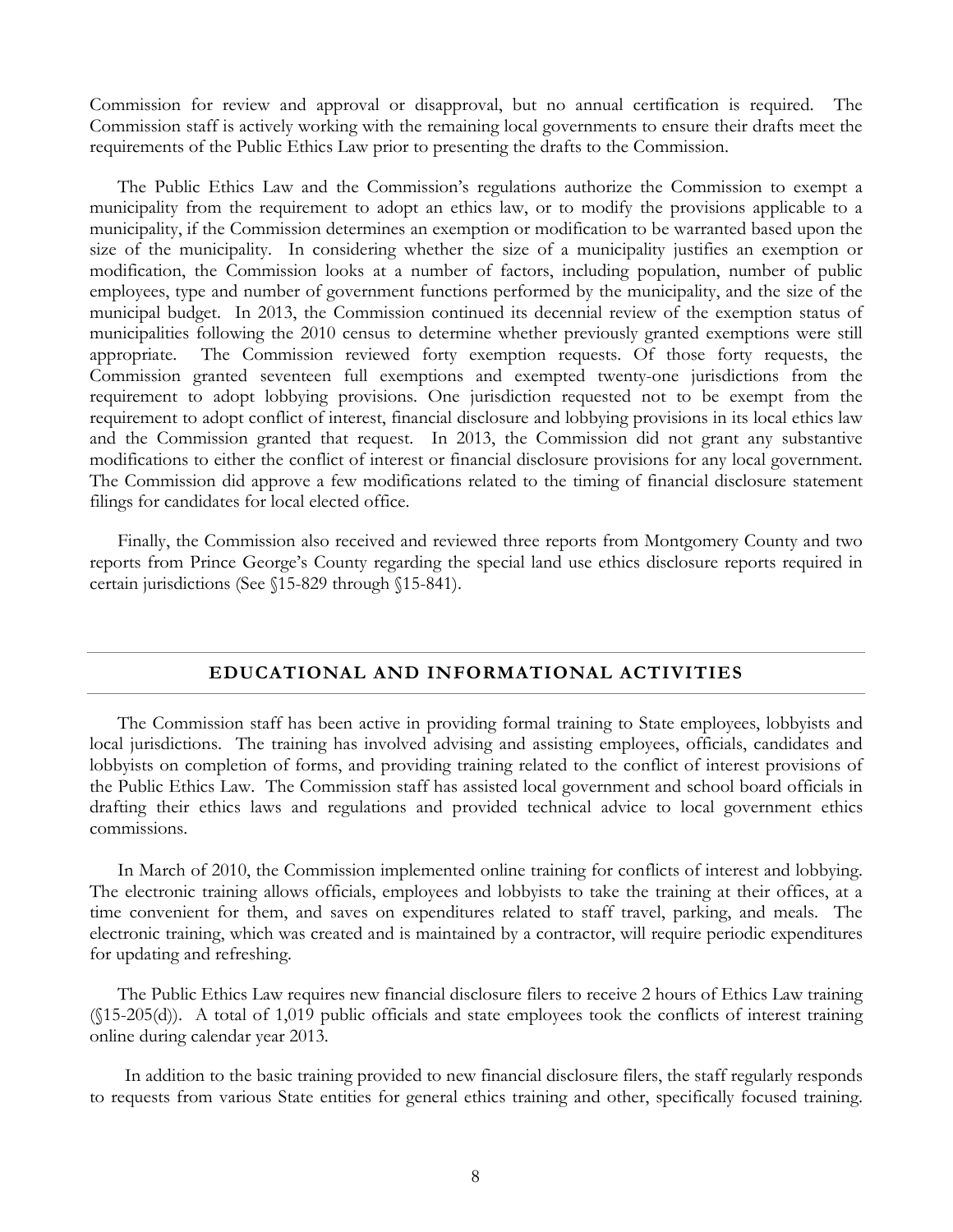The staff conducted 15 general ethics training programs for agencies, boards and commissions, attended by 371 State employees and public officials, addressing conflicts of interest and the financial disclosure requirements. The Commission staff also conducted 20 training sessions addressing conflicts of interest and procurement issues attended by an additional 1,335 State employees, public officials, members of public and special interest groups. The total number of individuals who attended general ethics and conflicts of interest training was 1,706.

In accordance with § 15-205(e) of the Public Ethics Law, which requires the State Ethics Commission to provide a training course for regulated lobbyists and prospective regulated lobbyists at least twice each year, the Commission staff conducted 4 lobbying training programs attended by 43 regulated lobbyists. In addition, a total of 235 regulated lobbyists took the mandated training online during calendar year 2013. The lobbying programs focused on electronic filing, the general lobbying conduct prohibitions in the Law, and reporting requirements.

The Law also requires regulated lobbyists to attend a training course at least once in any 2-year period during which a lobbyist has registered with the Ethics Commission. Currently, however, the Law does not authorize the Ethics Commission to enforce this requirement. The Commission did initiate a change to its registration form in 2013, which now requires a lobbyist to certify that he/she is in compliance with the mandatory training requirements of the Public Ethics Law. This report does include an entry in the Legislative Recommendations section to amend the Law to provide the Commission with the ability to enforce the training requirement for regulated lobbyists.

The State Ethics Commission has become increasingly reliant on its website. The Commission's home page allows users to access the Commission's Annual Reports, special explanatory memoranda, and other information. The Commission's electronic filing for lobbyists and financial disclosure filers may be accessed from the website, and all Commission forms may be downloaded from the home page.

### **201 3 LEGISLATION REPORT & RECOMMENDATONS**

The State Ethics Commission proposed three departmental bills for the 2013 Session of the General Assembly. Of those, one was submitted to the General Assembly, which was enacted. House Bill 362 (Chapter 615 of the Acts of 2013) excludes mutual funds traded on a national scale from the definition of "interest" in the Public Ethics Law.

#### **PROPOSED CHANGES TO CONFLICT OF INTEREST PROVISIONS**

The Commission has reviewed the conflict of interest provisions of the Public Ethics Law and suggests that the General Assembly consider the following issues:

• Like legislators, legislative staff should be prohibited from lobbying for one legislative session after leaving their State employment.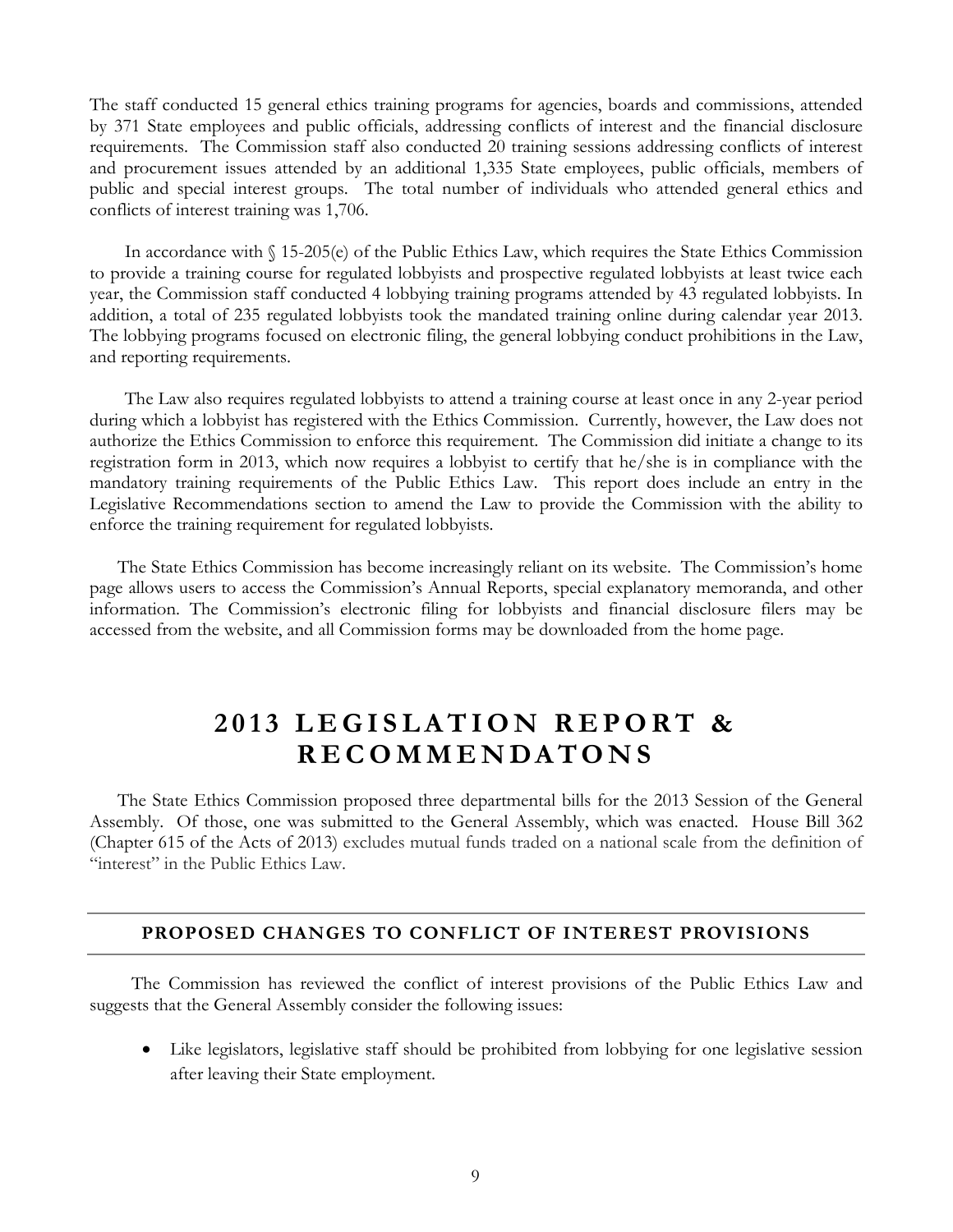- The law prohibiting misuse of confidential information by current officials and employees should be extended to include the misuse of confidential information acquired during State service by former officials and employees.
- The provisions relating to honoraria should be amended to clearly identify the types of honoraria that may be accepted, as well as the circumstances under which honoraria may be accepted.

#### **PROPOSED CHANGES TO LOBBYING PROVISIONS**

The Commission supports modifying the lobbying provisions of the Public Ethics Law in the following manner:

- Lobbyists may file their activity reports, file other lobbying reports, and initiate their lobbyist registrations with the Commission electronically. However, the Law requires that registrations include written authorization by the lobbying employer before the registration can be accepted. As a result, while a lobbyist can initially submit the data electronically, a lobbyist cannot complete the registration electronically, but must submit a signed, paper form before the registration process is considered complete. The Commission recommends modifying this requirement to allow a lobbyist to complete a registration electronically without the need to obtain the employer's signature, which would then permit the Commission to offer lobbyists the convenience of paying the registration fee electronically as well.
- As discussed in the Educational and Informational Activities section of this report, while the Public Ethics Law requires lobbyists to attend a training course at least once in any 2-year period during which a lobbyist has registered with the Ethics Commission, there is no authority for the Commission to enforce this requirement. The Commission recommends that the General Assembly amend the Law to provide such authority, which can be accomplished simply by moving the training requirement to Subtitle 7 from its current location in Subtitle 2, as the Commission does have authority to enforce violations of Subtitle 7.
- Section 15-708 requires lobbyists to report the total cost of a meal or reception to which all members of a legislative unit are invited. The current requirement may inadvertently inflate the actual amount spent on lobbying legislators when both legislators and non-legislators are invited. The Commission recommends that the General Assembly amend this provision by limiting the reporting requirement to the costs associated with the legislative invitees only.
- Section 15-705 requires regulated lobbyists to file a separate report disclosing the name of any State official of the Executive Branch or member of the immediate family of a State official of the Executive Branch who has benefited from gifts of meals or beverages from the regulated lobbyist. A lobbyist must file this report accounting for all expenditures on meals or beverages for an official of the Executive Branch or a member of the official's immediate family. This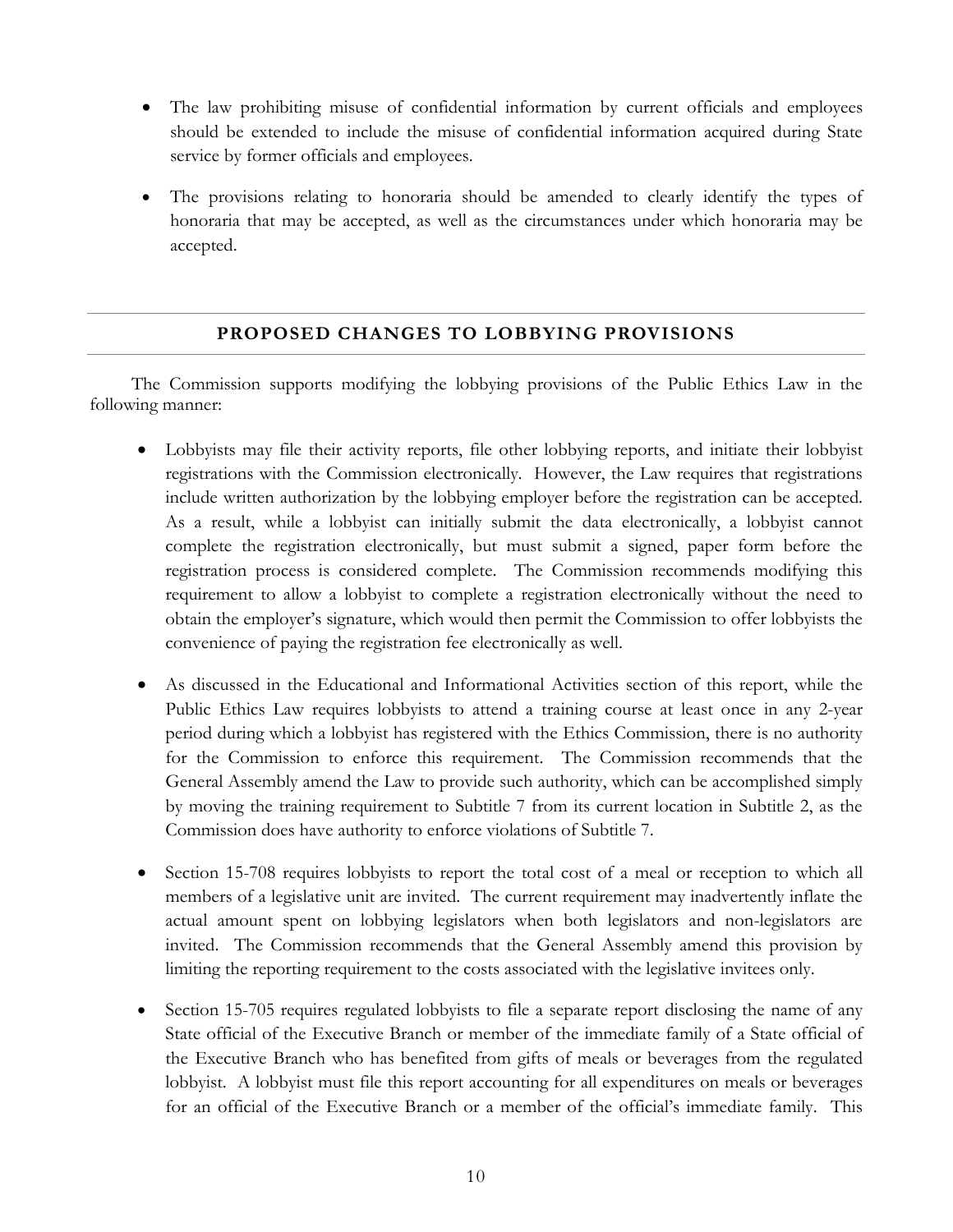reporting requirement is difficult to administer and is not consistent with other gift reporting requirements, which generally require a recipient to report gifts only when the value is \$20 or greater or \$100 cumulatively from one donor. The Commission recommends that the General Assembly amend this provision to require a report only when the amount spent is \$20 or greater or \$100 cumulatively from one donor.

#### **PROPOSED CHANGES TO FINANCIAL DISCLOSURE PROVISIONS**

During the coming calendar year, the Commission will continue to focus its attention on several of the financial disclosure provisions of the Public Ethics Law. The Commission recommends the General Assembly consider the following amendments to the financial disclosure provisions of the Public Ethics Law:

- The Public Ethics Law requires the Court of Appeals to adopt rules regarding financial disclosure. Judges and judicial appointees file their statements with the Court of Appeals or its designee, which then forwards the statements to the Commission. Because the Commission does not have jurisdiction over judges and judicial appointees, the Commission recommends eliminating the requirement to forward the statements to the Commission.
- In the 1999 Session of the General Assembly, the Harford County Liquor Board and its employees were placed under the authority of the State Ethics Commission. However, the employees of the Board, regardless of salary or duties, were excluded from financial disclosure requirements. This general exclusion should be withdrawn to make the disclosure requirements for these employees the same as for other employees subject to the Public Ethics Law.

#### **PROPOSED CHANGES TO ENFORCEMENT PROVISIONS**

The Commission and its staff continually review the Public Ethics Law in order to determine if the administration and enforcement are consistent with the intent of the law and the mission of the Commission.

• The Law currently authorizes the Commission to impose a fine not exceeding \$5,000 for each violation of the Public Ethics Law by a regulated lobbyist. However, with respect to State employees and public officials, the Commission must request a court to assess fines of \$5,000 per violation. Providing the Commission with authority to assess civil penalties against State employees and public officials would provide a formal alternative to expensive and extended court proceedings and would give the Commission equal authority in setting sanctions on conflict of interest and financial disclosure issues as it presently has with regard to lobbying violations. All penalties assessed by the court or by the Commission are sent to the General Fund.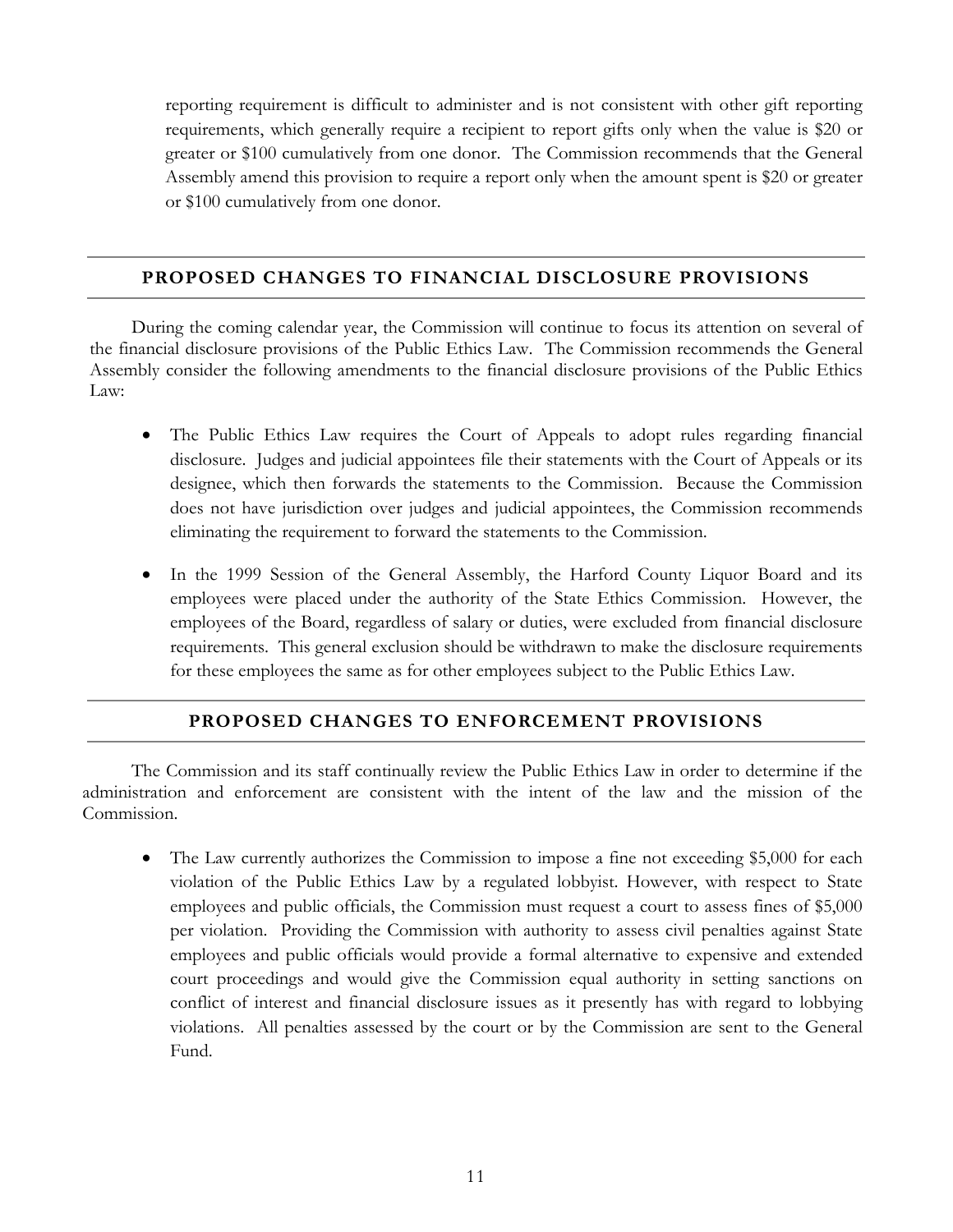• The Commission's current daily authority to assess fees for late financial disclosure statements should be increased from a maximum of \$2 per day per late report to \$5 per day per late report. The Commission's current maximum authority to assess fees for late financial disclosure statements and lobbying registrations and reports should be increased from a maximum of \$250 for each late financial disclosure statement and lobbying registration and report to a maximum of \$500 for each financial disclosure statement and \$1000 for each lobbying registration and report.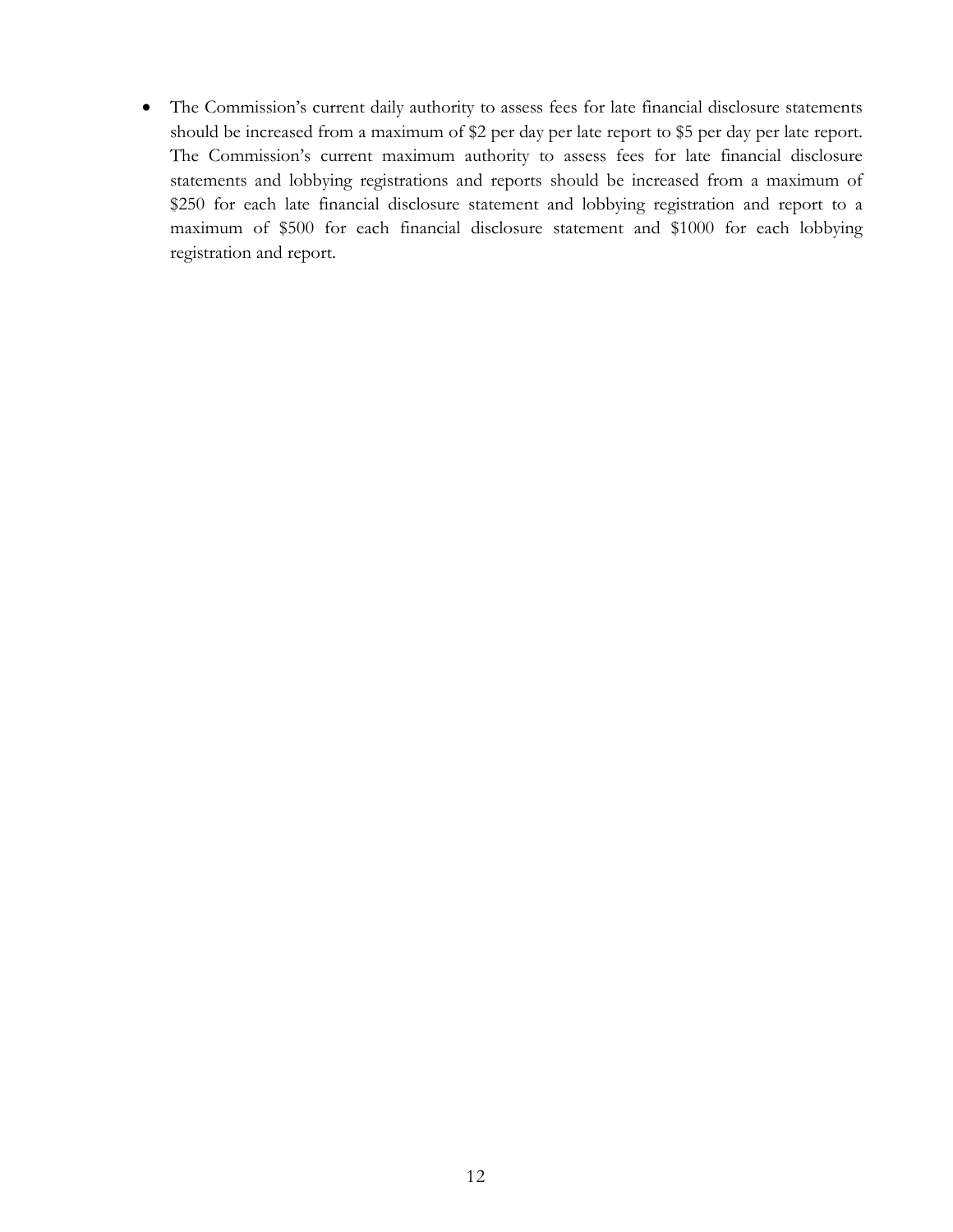#### **APPENDIX A**

#### LOBBYIST EMPLOYERS SPENDING **\$50,000.00** OR MORE - ALL REGISTRANTS ALL TYPES OF EXPENSES

*November 1, 2012 - October 31, 2013*

#### **TOTAL AMOUNT EMPLOYER**

| \$51,975.00  | 1000 Friends of Maryland                                                                                                                  |
|--------------|-------------------------------------------------------------------------------------------------------------------------------------------|
| \$128,440.00 | 1199 SEIU                                                                                                                                 |
| \$50,000.00  | $7-11$ , Inc.                                                                                                                             |
| \$62,598.70  | AAA Mid-Atlantic, Inc.                                                                                                                    |
| \$51,819.00  | <b>AARP</b>                                                                                                                               |
| \$141,019.00 | <b>ACLU of Maryland</b>                                                                                                                   |
| \$158,406.41 | Adventist HealthCare, Inc.                                                                                                                |
| \$53,987.36  | Advocates For Children and Youth, Inc.                                                                                                    |
| \$102,789.76 | Aetna Inc.                                                                                                                                |
| \$254,138.50 | <b>AFSCME Maryland</b>                                                                                                                    |
| \$64,800.00  | Agency Insurance Company of Maryland                                                                                                      |
| \$66,786.54  | Allstate Insurance Company                                                                                                                |
| \$268,424.75 | Altria Client Services Inc. and its Affiliates - Philip Morris<br>USA Inc., John Middleton Co. and U.S. Smokeless Tobacco<br>Company, LLC |
| \$65,400.00  | American Association of Professional Landmen                                                                                              |
| \$64,601.05  | American Cancer Society Cancer Action Network                                                                                             |
| \$140,000.00 | American Chemistry Council                                                                                                                |
| \$60,000.00  | American Federation of Teachers - Maryland                                                                                                |
| \$111,166.05 | American Heart Association                                                                                                                |
| \$51,026.56  | American Insurance Association                                                                                                            |
| \$178,586.00 | American Petroleum Institute                                                                                                              |
| \$54,999.97  | American Progressive Bag Alliance                                                                                                         |
| \$64,458.00  | American Sugar Refining, Inc.                                                                                                             |
| \$114,000.00 | America's Natural Gas Alliance                                                                                                            |
| \$180,304.43 | AMERIGROUP                                                                                                                                |
| \$72,000.00  | Amerigroup Maryland, Inc.                                                                                                                 |
| \$88,858.26  | Amgen                                                                                                                                     |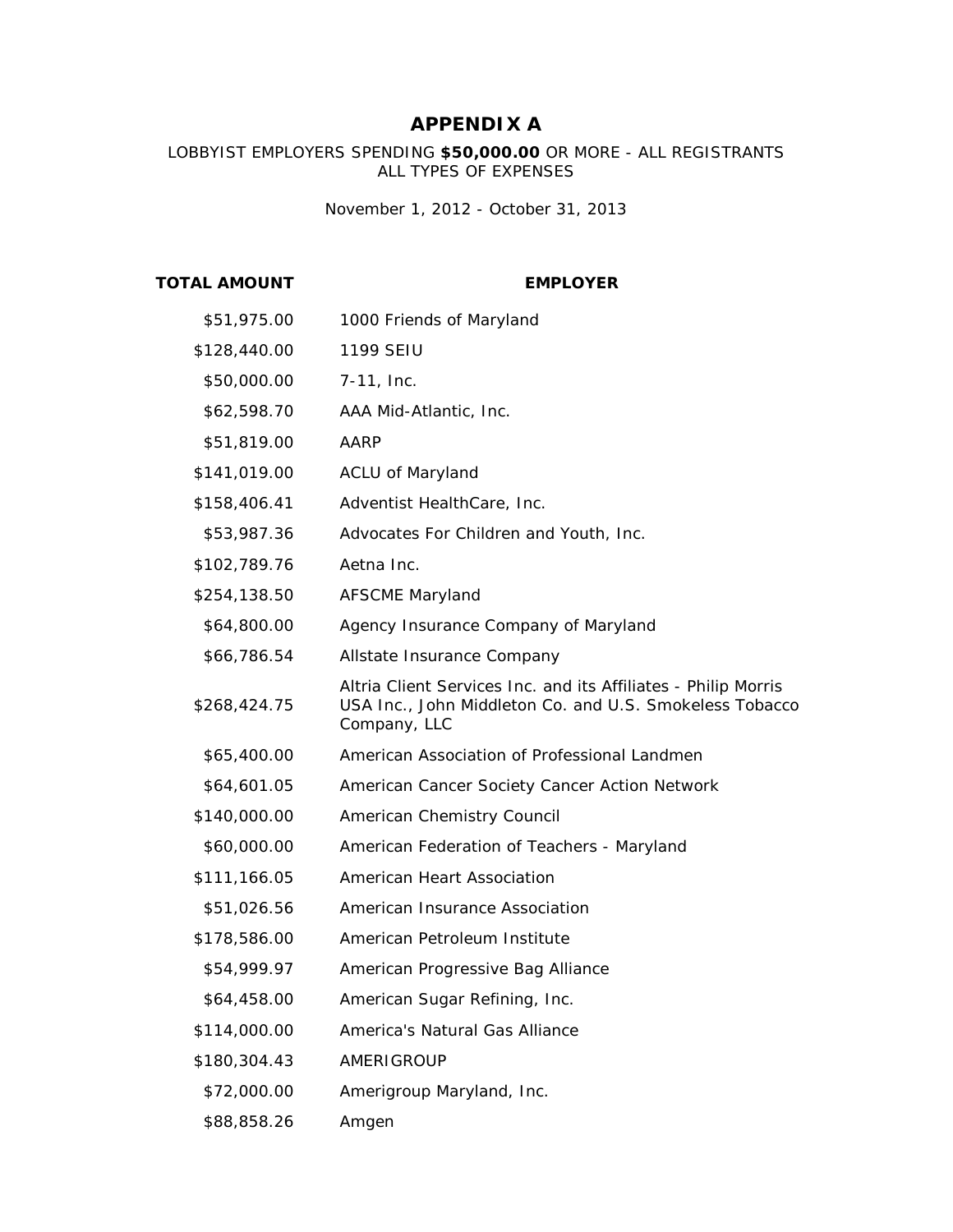| \$61,800.00  | <b>ANGARAI</b> International                                          |
|--------------|-----------------------------------------------------------------------|
| \$85,799.96  | Anheuser-Busch Companies                                              |
| \$99,215.50  | Apartment & Office Building Association of Metropolitan<br>Washington |
| \$72,820.95  | Apollo Group/University of Phoenix                                    |
| \$107,000.00 | ARINC, Inc.                                                           |
| \$209,300.00 | <b>Associated Builders &amp; Contractors</b>                          |
| \$77,250.00  | Association of Forest Industries                                      |
| \$117,128.81 | Association of Maryland Pilots                                        |
| \$55,900.00  | Asurion Insurance Services, Inc.                                      |
| \$80,500.00  | AT&T                                                                  |
| \$114,000.00 | Atlantic Recycling Group, LLC                                         |
| \$110,200.00 | <b>Automated Health Care Solutions</b>                                |
| \$87,400.00  | <b>Balfour Beatty Construction</b>                                    |
| \$313,367.16 | Baltimore Gas and Electric Company                                    |
| \$260,117.50 | <b>Baltimore Jewish Council</b>                                       |
| \$91,507.89  | Baltimore Orioles, Inc.                                               |
| \$67,278.92  | Bank of America Corporation                                           |
| \$89,838.03  | <b>Blair Towers, LLC</b>                                              |
| \$71,775.38  | Bricklayers & Allied Craftworkers Local 1 MD, VA & DC                 |
| \$75,730.00  | Cable Telecommunications Association of MD, DE & DC                   |
| \$72,000.00  | Canton Railroad Company                                               |
| \$404,733.00 | CareFirst BlueCross BlueShield                                        |
| \$52,514.40  | Catholic Charities                                                    |
| \$242,663.48 | CBAC Gaming, LLC                                                      |
| \$52,250.00  | CBN Secure Technologies, Inc.                                         |
| \$64,242.80  | Cerner Corporation                                                    |
| \$72,000.00  | <b>Charles County Commissioners</b>                                   |
| \$65,000.00  | Chesapeake Amusements, Inc.                                           |
| \$130,380.69 | Chesapeake Bay Foundation                                             |
| \$61,136.41  | Chesapeake BaySavers, Inc.                                            |
| \$97,099.00  | Chesapeake Climate Action Network                                     |
|              |                                                                       |

\$50,000.00 Chesapeake Urology Associates, P.A.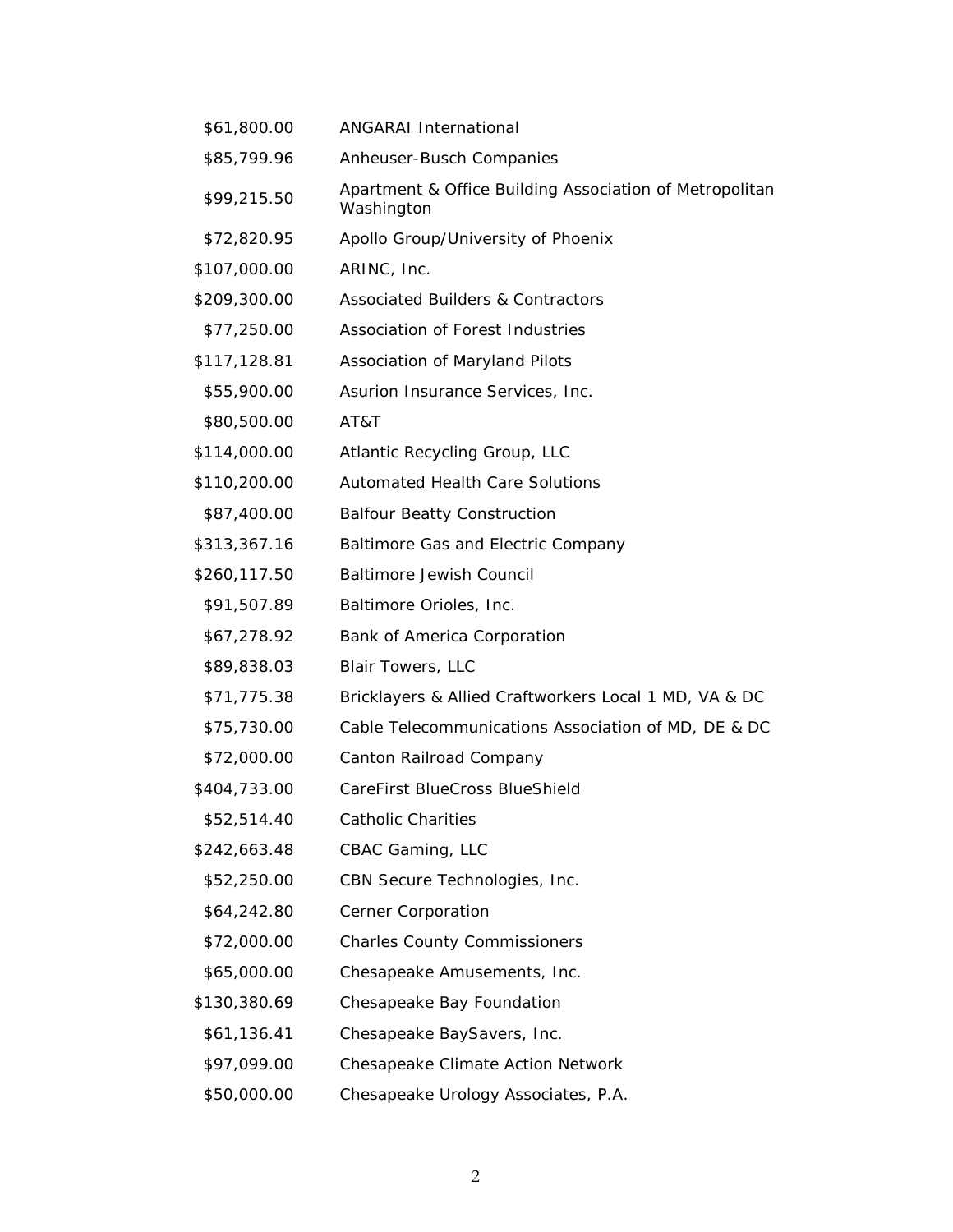| \$103,698.87 | <b>Children's National Medical Center</b> |
|--------------|-------------------------------------------|
| \$53,683.92  | Chimes, The                               |
| \$56,000.00  | Cigar Association of America, Inc.        |
| \$60,000.00  | Civista Health, Inc.                      |
| \$65,000.00  | Civista Medical Center                    |
| \$74,390.73  | Columbia Association, Inc.                |
| \$51,745.25  | Columbia Gas of Maryland                  |
| \$286,883.05 | Columbia Gas Transmission, LLC            |
| \$363,000.00 | Comcast                                   |
| \$77,800.00  | Commerce Energy                           |
| \$84,000.00  | Competitive Power Ventures, Inc.          |
| \$126,049.96 | Corvex Management LP                      |
| \$159,210.59 | <b>Costco Wholesale</b>                   |
| \$119,415.42 | Covanta Energy Corporation                |
| \$66,235.90  | Coventry Health Care, Inc.                |
| \$209,000.00 | CSX Transportation, Inc.                  |
| \$100,212.03 | <b>CVS Caremark</b>                       |
| \$60,000.00  | <b>CWA</b>                                |
| \$59,089.96  | Daily Record, The                         |
| \$60,800.00  | Darden, Inc.                              |
| \$51,100.00  | DaVita, Inc.                              |
| \$50,964.27  | DCI Group AZ, LLC                         |
| \$88,000.00  | Decker's Salvage                          |
| \$78,110.53  | Delta Dental of Pennsylvania              |
| \$64,739.48  | DentaQuest                                |
| \$88,390.00  | Diamond Game Enterprises                  |
| \$137,690.00 | Direct Energy                             |
| \$80,752.24  | Doctors Community Hospital                |
| \$140,694.40 | Dominion Resources Services, Inc.         |
| \$90,939.00  | Eastalco                                  |
| \$60,800.00  | Election Systems & Software               |
| \$50,375.00  | Elevator Industry Work Preservation Fund  |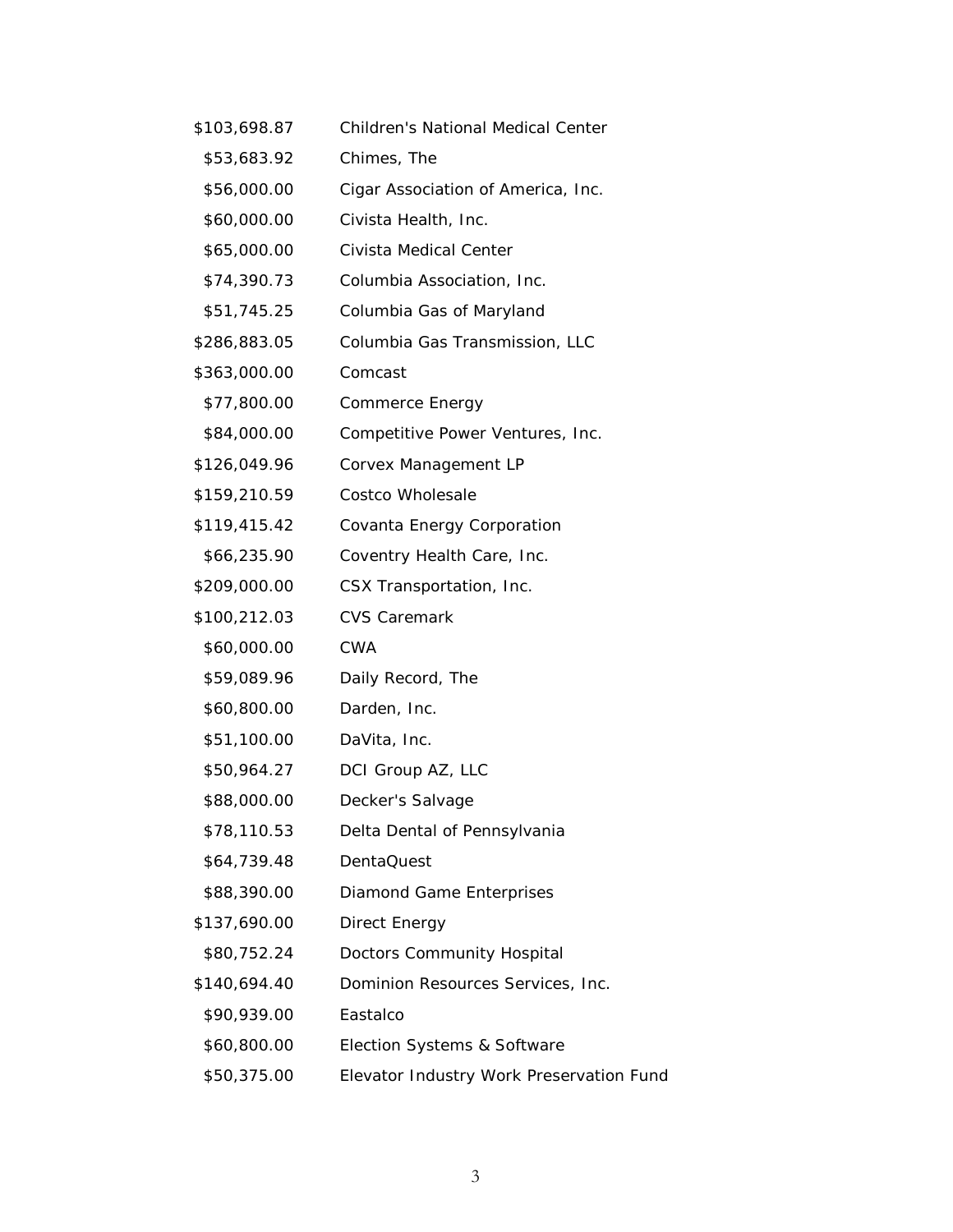| \$67,930.00  | Enterprise RAC Company of Baltimore, LLC                            |
|--------------|---------------------------------------------------------------------|
| \$90,538.16  | <b>Envirotest Systems Holdings Corp</b>                             |
| \$118,265.00 | <b>EPIC Pharmacies</b>                                              |
| \$108,000.00 | <b>ESG - Energy Systems Group</b>                                   |
| \$66,561.00  | Evitts Resort, LLC                                                  |
| \$73,269.50  | <b>Excelsior College</b>                                            |
| \$246,998.67 | <b>Exelon Corporation</b>                                           |
| \$84,875.66  | Express Scripts Holding Co.                                         |
| \$110,000.00 | Faison & Associates, LLC                                            |
| \$114,452.58 | FedEx Corporation                                                   |
| \$96,938.00  | Fidelity & Guaranty Life Insurance Co.                              |
| \$238,627.29 | First Energy Service Company                                        |
| \$50,985.00  | Food & Friends                                                      |
| \$87,000.00  | Fraternal Order of Police, Lodge #89                                |
| \$93,265.75  | <b>General Motors LLC</b>                                           |
| \$50,139.36  | Genesis HealthCare Corporation                                      |
| \$53,000.00  | GenOn Mid-Atlantic, Inc.                                            |
| \$72,286.11  | <b>Gilead Sciences</b>                                              |
| \$54,437.00  | <b>Glaxo Smith Kline</b>                                            |
| \$64,666.84  | Greater Baltimore Board of Realtors, Inc.                           |
| \$137,462.88 | <b>Greater Baltimore Committee</b>                                  |
| \$75,503.03  | Greater Capital Area Association of Realtors                        |
| \$65,250.00  | <b>GTECH Corporation</b>                                            |
| \$53,507.00  | Harford County Government                                           |
| \$289,290.73 | Health Facilities Association of Maryland (HFAM)                    |
| \$67,500.00  | Holy Cross Hospital of Silver Spring, Inc.                          |
| \$101,969.96 | Imagine Schools                                                     |
| \$53,899.98  | Insurance Agents & Brokers of Maryland, Inc. (IA&B)                 |
| \$76,592.68  | International Business Machines Corporation ("IBM")                 |
| \$58,587.56  | International Council of Shopping Centers                           |
| \$50,000.00  | International Health, Racquet and Sportsclub Association<br>(IHRSA) |
| \$52,337.00  | International Premium Cigar & Pipe Retailers Association            |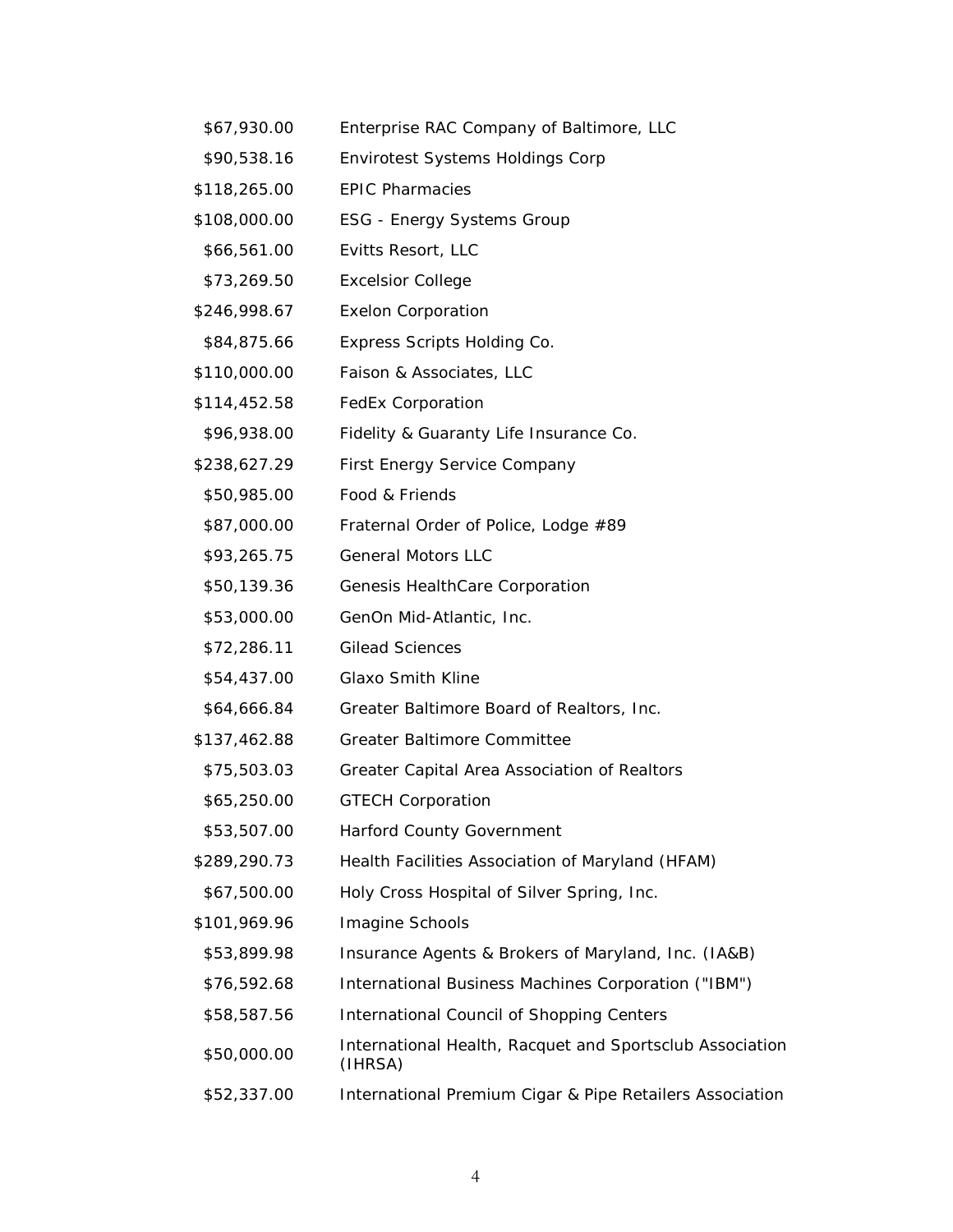| \$71,145.41  | <b>IWP</b>                                                        |
|--------------|-------------------------------------------------------------------|
| \$60,108.45  | Jack Neil & Associates, LLC                                       |
| \$59,017.00  | Jai Medical Systems                                               |
| \$83,098.21  | Job Opportunities Task Force                                      |
| \$353,257.31 | Johns Hopkins Institutions                                        |
| \$55,000.00  | Johnson Controls, Inc.                                            |
| \$84,000.00  | Joseph Smith & Sons, Inc.                                         |
| \$123,125.25 | K. Hovnanian Homes, LLC                                           |
| \$165,890.00 | Kaiser Foundation Health Plan of the Mid-Atlantic States,<br>Inc. |
| \$62,000.00  | Kaiser Permanente                                                 |
| \$56,200.00  | Kaplan Higher Education                                           |
| \$55,569.96  | Kennedy Krieger Institute, The                                    |
| \$340,000.00 | Law Offices of Peter Angelos                                      |
| \$160,000.00 | League of Life & Health Insurers of Maryland, Inc.                |
| \$80,487.83  | Licensed Beverage Distributors of Maryland, Inc.                  |
| \$144,880.55 | Lifebridge Health, Inc.                                           |
| \$115,802.22 | Lockheed Martin Corporation                                       |
| \$72,000.00  | Lorillard, Inc.                                                   |
| \$72,100.00  | <b>M&amp;R Strategic Solutions</b>                                |
| \$104,500.00 | Manufacturers Alliance of Maryland                                |
| \$51,611.16  | Maryland Addictions Directors Council                             |
| \$183,465.63 | Maryland Association for Justice                                  |
| \$135,833.52 | Maryland Association of Boards of Education                       |
| \$55,770.87  | Maryland Association of Certified Public Accountants              |
| \$50,000.00  | Maryland Association of Chain Drug Stores                         |
| \$319,376.19 | Maryland Association of Realtors, Inc.                            |
| \$184,114.32 | Maryland Automobile Dealers Association                           |
| \$56,050.77  | Maryland Automobile Insurance Fund                                |
| \$385,699.42 | Maryland Bankers Association                                      |
| \$51,500.00  | Maryland Casino, LLC                                              |
| \$176,124.77 | Maryland Catholic Conference, LLC.                                |
| \$85,791.54  | Maryland Chamber of Commerce                                      |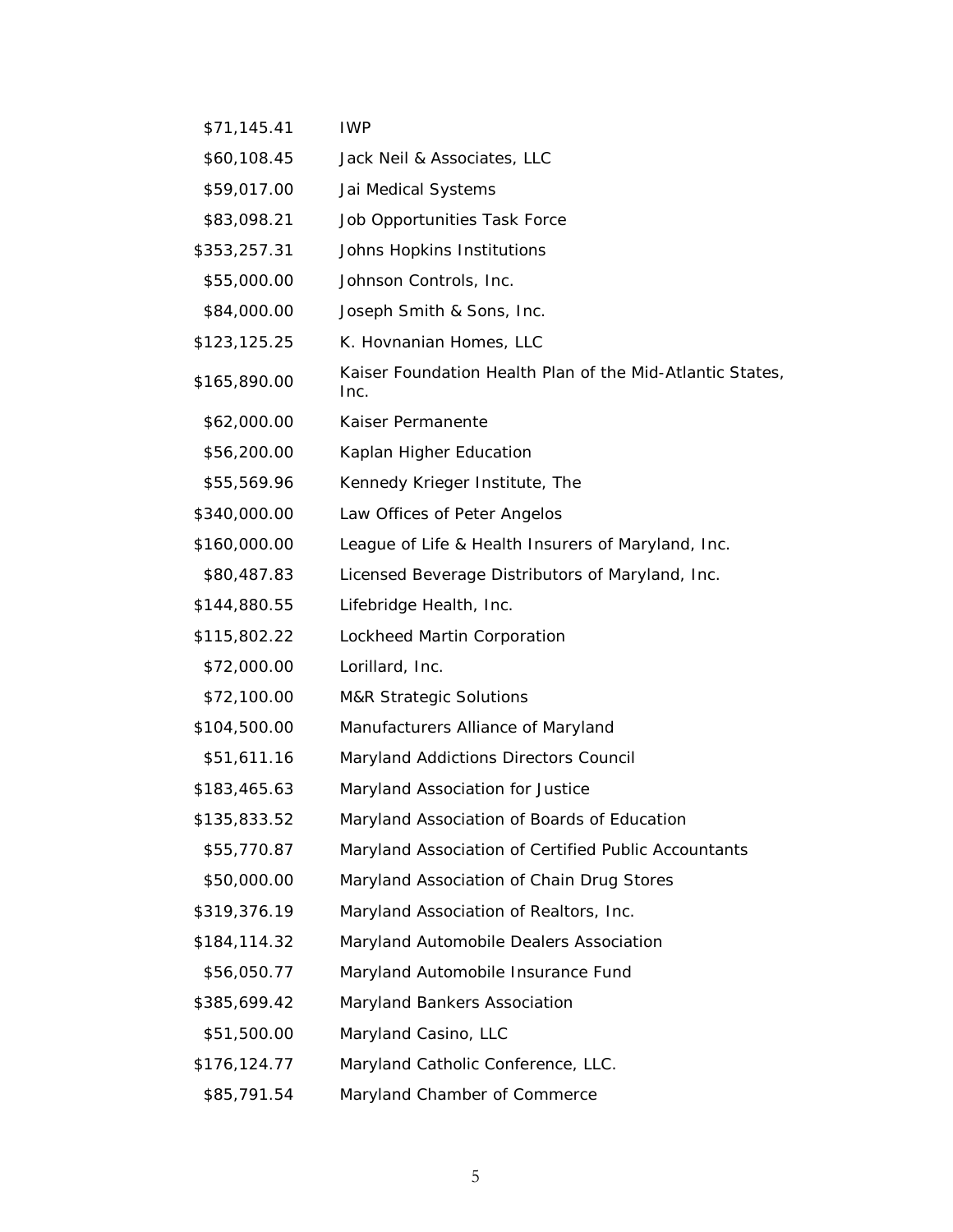| \$52,280.00  | Maryland Charter School Network                                     |
|--------------|---------------------------------------------------------------------|
| \$60,000.00  | Maryland Cigar Direct Ship Coalition                                |
| \$72,668.80  | Maryland Consumer Rights Coalition, Inc.                            |
| \$55,400.00  | Maryland Economic Development Corporation, The                      |
| \$138,560.28 | Maryland Farm Bureau, Inc.                                          |
| \$115,100.00 | Maryland Horse Breeders Association                                 |
| \$665,326.17 | Maryland Hospital Association                                       |
| \$238,227.00 | Maryland Independent College and University Association             |
| \$76,660.58  | Maryland Industrial Technology Alliance                             |
| \$92,903.09  | Maryland Insurance Council, The                                     |
| \$227,625.05 | Maryland Jockey Club (Pimlico and Laurel Park)                      |
| \$50,201.43  | Maryland League of Conservation Voters, Inc.                        |
| \$112,050.00 | Maryland Multi-Family Housing Association                           |
| \$70,057.20  | Maryland Optometric Association                                     |
| \$121,450.49 | Maryland Physicians Care MCO                                        |
| \$103,829.34 | Maryland Radiological Society                                       |
| \$50,100.00  | Maryland Ready Mix Concrete Association                             |
| \$447,535.48 | Maryland Retailers Association                                      |
| \$74,160.00  | Maryland School for the Blind, The                                  |
| \$56,297.90  | Maryland Society of Anesthesiologists                               |
| \$199,516.05 | Maryland State Bar Association, Inc.                                |
| \$203,100.00 | Maryland State Builders Association                                 |
| \$118,300.00 | Maryland State Dental Association                                   |
| \$351,248.70 | Maryland State Education Association                                |
| \$142,746.24 | Maryland State Licensed Beverage Association                        |
| \$126,998.00 | Maryland Thoroughbred Horsemen's Assoc.                             |
| \$84,828.20  | Maryland Tort Reform Coalition                                      |
| \$180,001.26 | Maryland Transportation Builders & Materials Association<br>(MTBMA) |
| \$65,197.46  | Maryland Wineries Association                                       |
| \$68,280.82  | Maryland Works, Inc.                                                |
| \$136,857.48 | Maryland Zoo in Baltimore, The                                      |
| \$76,675.00  | Maryland/D.C./Delaware Broadcasters                                 |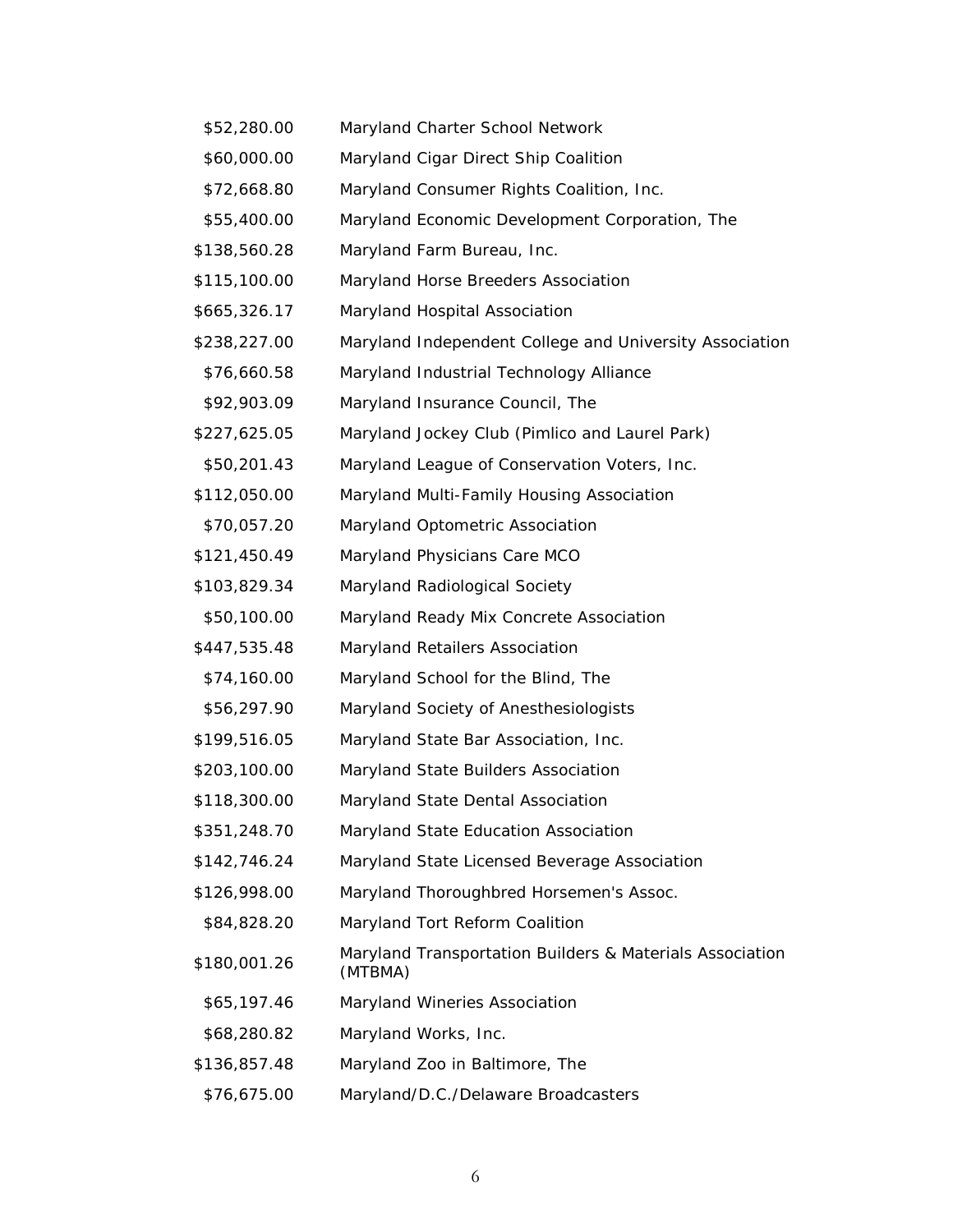\$127,187.50 Marylanders for Restorative Justice \$105,009.26 Marylanders to Prevent Gun Violence \$73,734.76 Maximus \$102,067.50 MD/DE/DC Beverage Association \$313,836.53 MedChi, The Maryland State Medical Society \$206,768.03 Medical Mutual Liability Insurance Society of Maryland (Medical Mutual) \$64,841.00 MedImmune, LLC \$331,450.00 MedStar Health \$120,200.00 Merck, Sharp & Dohme Corp. \$172,913.39 MGM Resorts International \$60,000.00 Microsoft Corporation \$94,848.67 Mid-Atlantic Health Care \$98,254.94 Mid-Atlantic LifeSpan \$109,000.00 Mid-Atlantic Petroleum Distributors Association \$84,975.00 Molina Healthcare, Inc. \$458,587.06 Montgomery County Chamber of Commerce \$51,500.00 Motion Picture Association of America, Inc. \$76,460.30 Motorola Solutions \$50,299.50 NAACP National Voter Fund \$97,364.02 National Aquarium in Baltimore, Inc. \$263,855.10 National Association of Industrial And Office Properties-Maryland \$108,380.49 National Children's Museum \$94,000.00 National Federation of Independent Business \$100,000.00 National Funeral Directors Association \$171,414.52 National Rifle Association of America \$60,423.40 National Shooting Sports Foundation, Inc. \$51,985.32 Nationwide Insurance Company \$60,600.00 NIC USA, Inc. \$53,999.98 NMS Healthcare of Hyattsville, LLC \$78,700.00 Norfolk Southern Corporation \$101,125.00 Northrop Grumman Corporation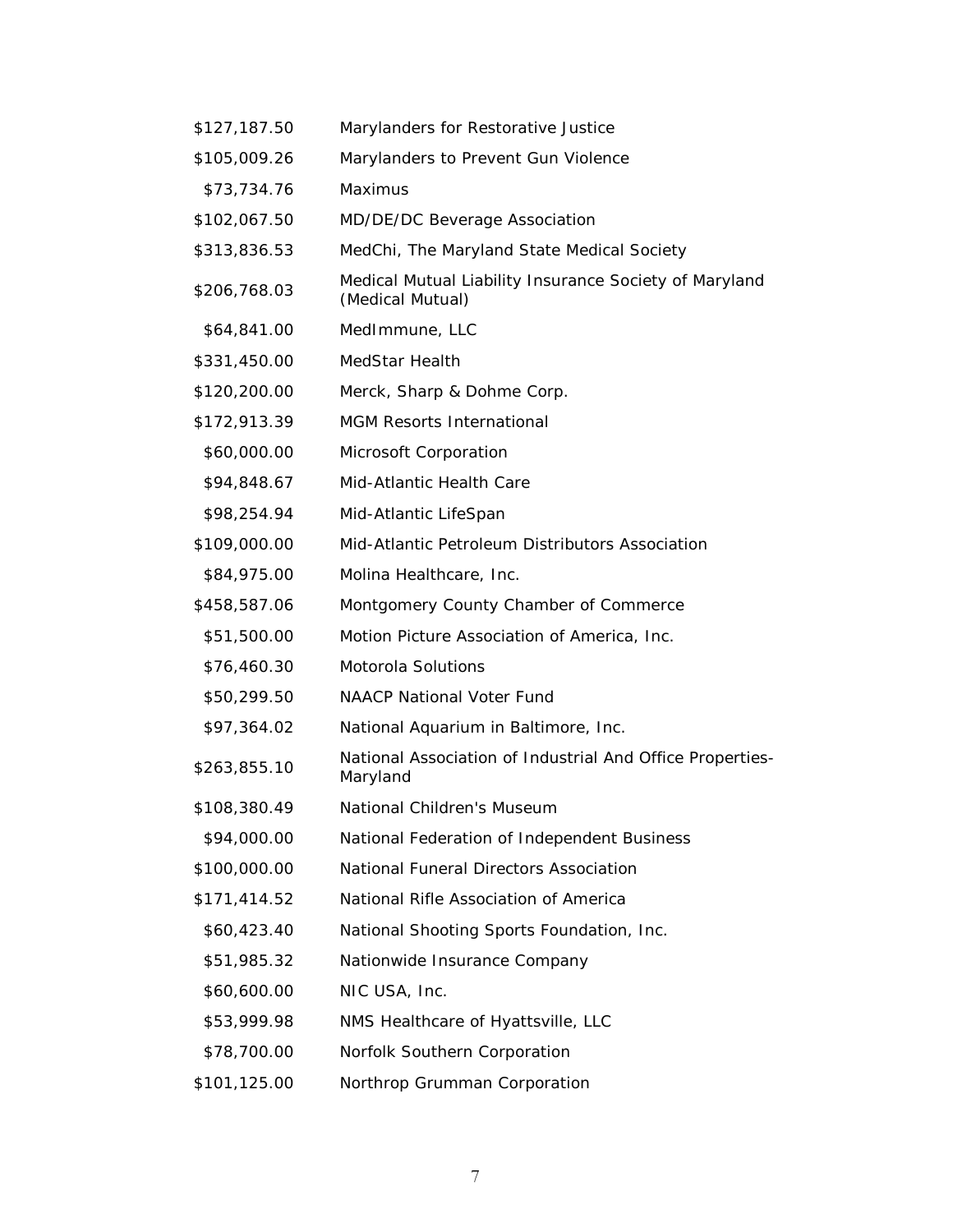| \$144,308.00 | NRG Energy, Inc.                                                  |
|--------------|-------------------------------------------------------------------|
| \$306,735.69 | Ocean Enterprise 589, LLC                                         |
| \$67,417.50  | Old Dominion Electric Cooperative                                 |
| \$53,018.74  | One Call Concepts, Inc.                                           |
| \$70,000.00  | Oracle America, Inc.                                              |
| \$84,000.00  | Our House                                                         |
| \$92,700.00  | Owens-Illinois, Inc.                                              |
| \$50,000.00  | P3 Group, The                                                     |
| \$80,223.08  | Parsons Transportation Group, Inc.                                |
| \$60,969.13  | Patapsco Bingo                                                    |
| \$90,000.00  | Penn National Gaming, Inc.                                        |
| \$272,643.37 | Pepco Holdings, Inc.                                              |
| \$75,000.00  | Peterson Companies, The                                           |
| \$60,891.00  | Pfizer Inc.                                                       |
| \$94,795.77  | Pharmaceutical Research & Manufacturers of America                |
| \$61,313.82  | Ports America, Inc.                                               |
| \$97,500.00  | PPE Casino Resorts Maryland, LLC                                  |
| \$97,500.00  | Preston Scheffenacker Properties                                  |
| \$78,858.37  | Prince George's County Association of Realtors                    |
| \$88,600.00  | Prince George's County Board of Education                         |
| \$72,000.00  | Prince George's County Council                                    |
| \$119,000.00 | Prince George's County Executive                                  |
| \$66,666.00  | Princeton Public Affairs Group, Inc.                              |
| \$97,489.14  | Property Casualty Insurers Association of America                 |
| \$91,008.31  | Public Justice Center, Inc.                                       |
| \$103,250.00 | Public School Superintendents' Association of Maryland<br>(PSSAM) |
| \$127,700.00 | Quality Imaging Access Coalition of Maryland                      |
| \$95,000.00  | RAI Services Company                                              |
| \$59,984.15  | Reckitt Benckiser Pharmaceuticals, Inc.                           |
| \$65,100.00  | Reed Elsevier, Inc.                                               |
| \$60,000.00  | REIT Management & Research, LLC                                   |
| \$126,049.96 | Related Fund Management LLC                                       |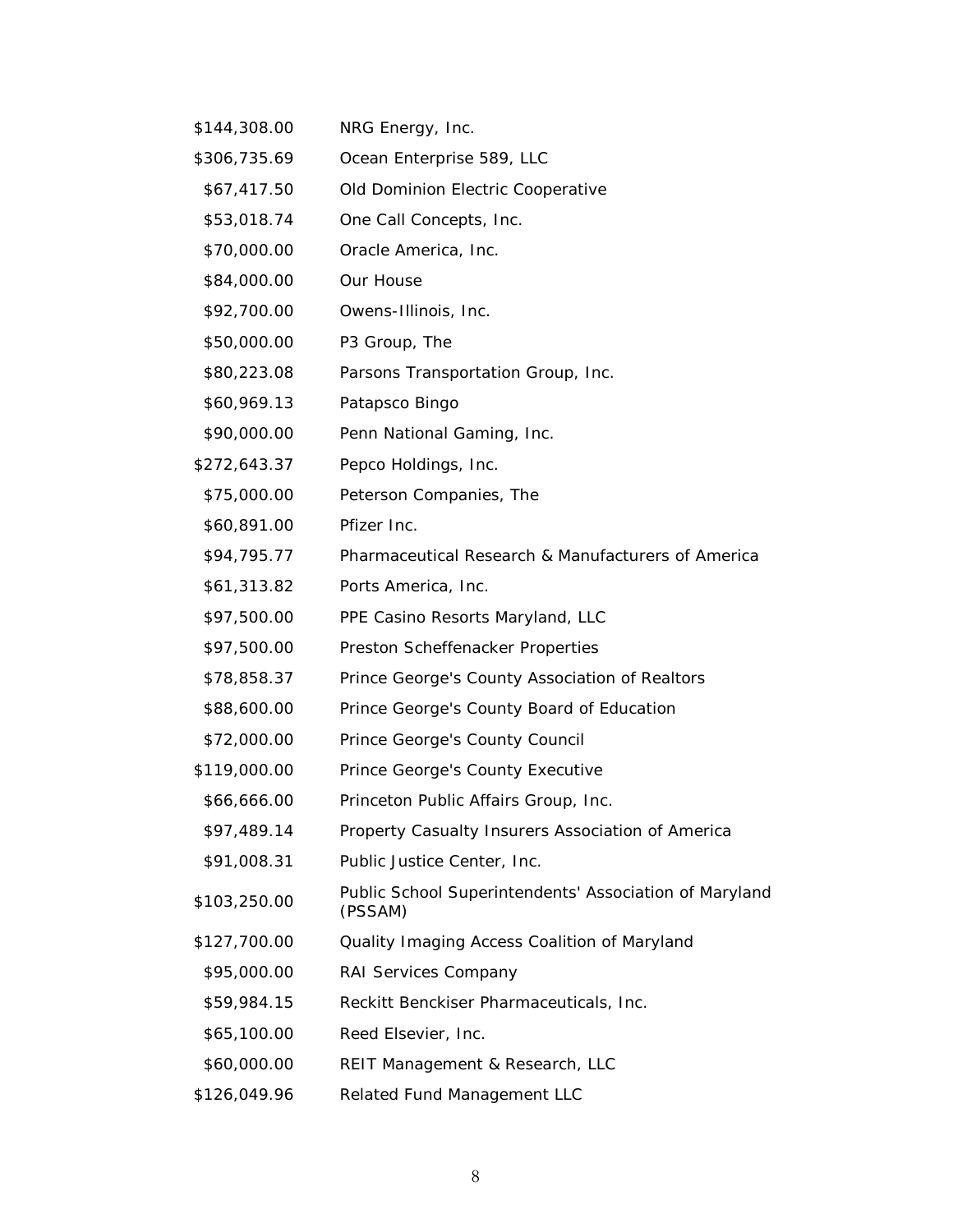| \$70,777.50  | Restaurant Association of Maryland, Inc.       |
|--------------|------------------------------------------------|
| \$62,740.71  | Retail Energy Supply Association               |
| \$78,700.00  | Rite Aid Corporation                           |
| \$56,331.92  | <b>SCI Management</b>                          |
| \$167,959.52 | Scientific Games International                 |
| \$75,248.03  | SEIU Local 32 BJ                               |
| \$61,826.17  | Share our Strength                             |
| \$92,272.33  | Sherwin-Williams Company, The                  |
| \$55,000.00  | Skanska                                        |
| \$50,000.00  | Smith Industries                               |
| \$132,822.37 | Southern Maryland Electric Cooperative, Inc.   |
| \$68,300.00  | <b>Sprint Nextel</b>                           |
| \$60,000.00  | St. Charles Companies                          |
| \$158,670.58 | State Farm Mutual Automobile Insurance Company |
| \$60,800.00  | <b>Stevenson University</b>                    |
| \$51,000.00  | T. Rowe Price Group, Inc.                      |
| \$115,297.00 | Tech Council of Maryland/MdBio                 |
| \$70,958.00  | T-Mobile USA, Inc.                             |
| \$60,000.00  | TNEM, LLC                                      |
| \$68,717.33  | <b>Total Wine and More</b>                     |
| \$52,000.00  | TRANSPORTATION INFRASTRUCTURE NOW, INC.        |
| \$75,800.00  | TruAcuity                                      |
| \$96,000.00  | TSG Developments (Maryland) LLC                |
| \$50,000.00  | UNITE HERE LOCAL 7                             |
| \$151,274.13 | United Healthcare Services, Inc.               |
| \$60,383.64  | United Multifamily Partners, LLC               |
| \$76,171.00  | <b>USAA</b>                                    |
| \$60,600.00  | <b>VALIC</b>                                   |
| \$72,000.00  | <b>ValueOptions</b>                            |
| \$176,667.00 | Veolia Transportation                          |
| \$131,797.11 | Verizon                                        |
| \$132,092.42 | <b>Verizon Communications</b>                  |
|              |                                                |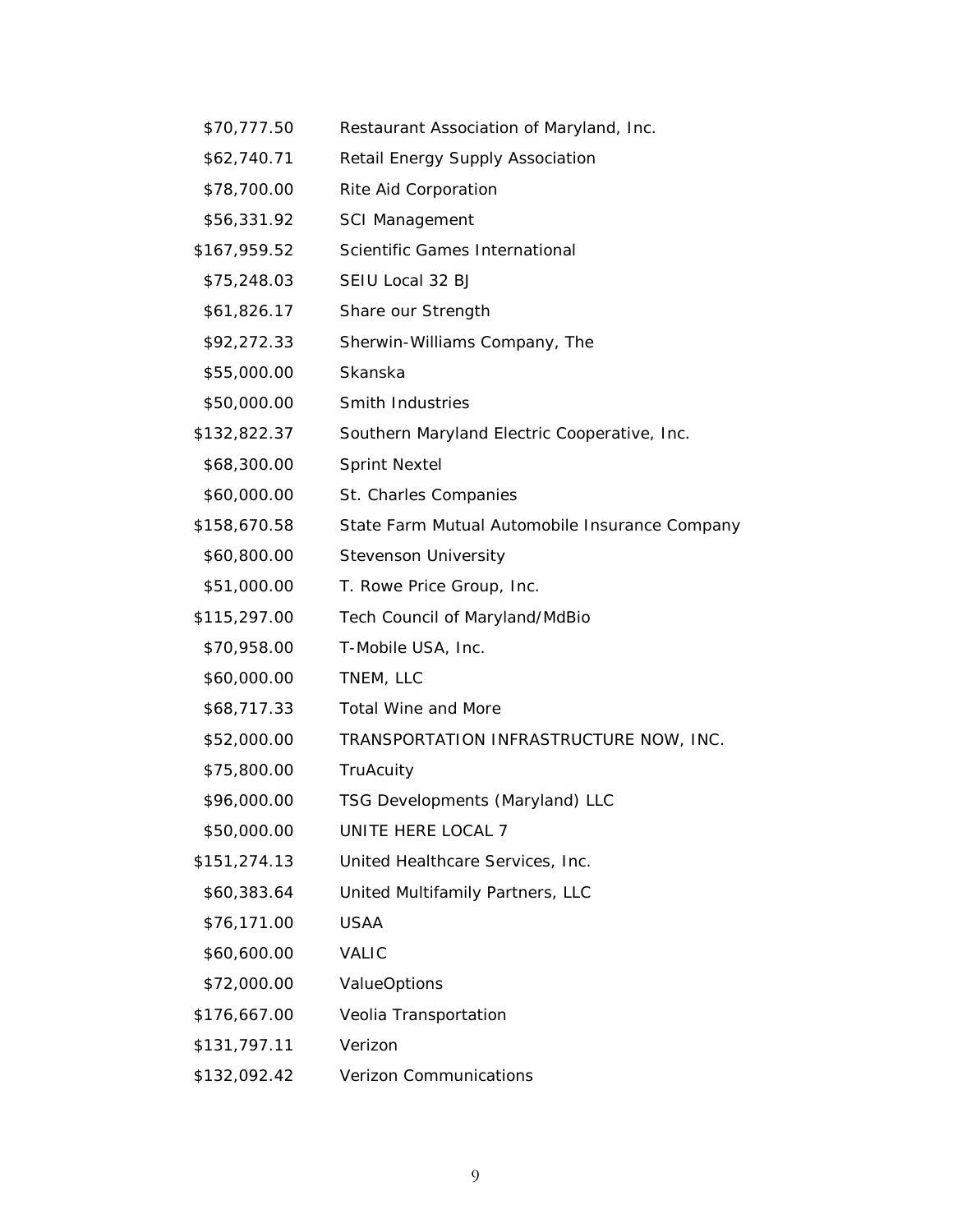- \$195,470.36 Verizon Maryland Inc.
- \$184,667.91 Wal-Mart Stores, Inc.
- \$263,929.45 Walton Maryland II, LLC
- \$70,518.29 Washington Area NEW Automobile Dealers Association (WANADA)
- \$50,000.00 Washington D.C Building and Construction Trades Council
- \$238,462.14 Washington Gas
- \$50,337.38 Washington Gas Energy Services, Inc.
- \$109,784.00 Washington Suburban Sanitary Commission
- \$95,784.33 Waste Management of Maryland
- \$90,800.00 Wegmans Food Markets, Inc.
- \$63,125.61 Wexford Health Sources, Inc.
- \$56,567.50 Whalen Properties
- \$67,240.00 Wheelabrator Technologies, Inc.
- \$70,740.00 Woda Group, LLC., The
- \$95,200.00 Working Families Organization
- \$176,718.80 Xerox Business Services, LLC and its Affiliates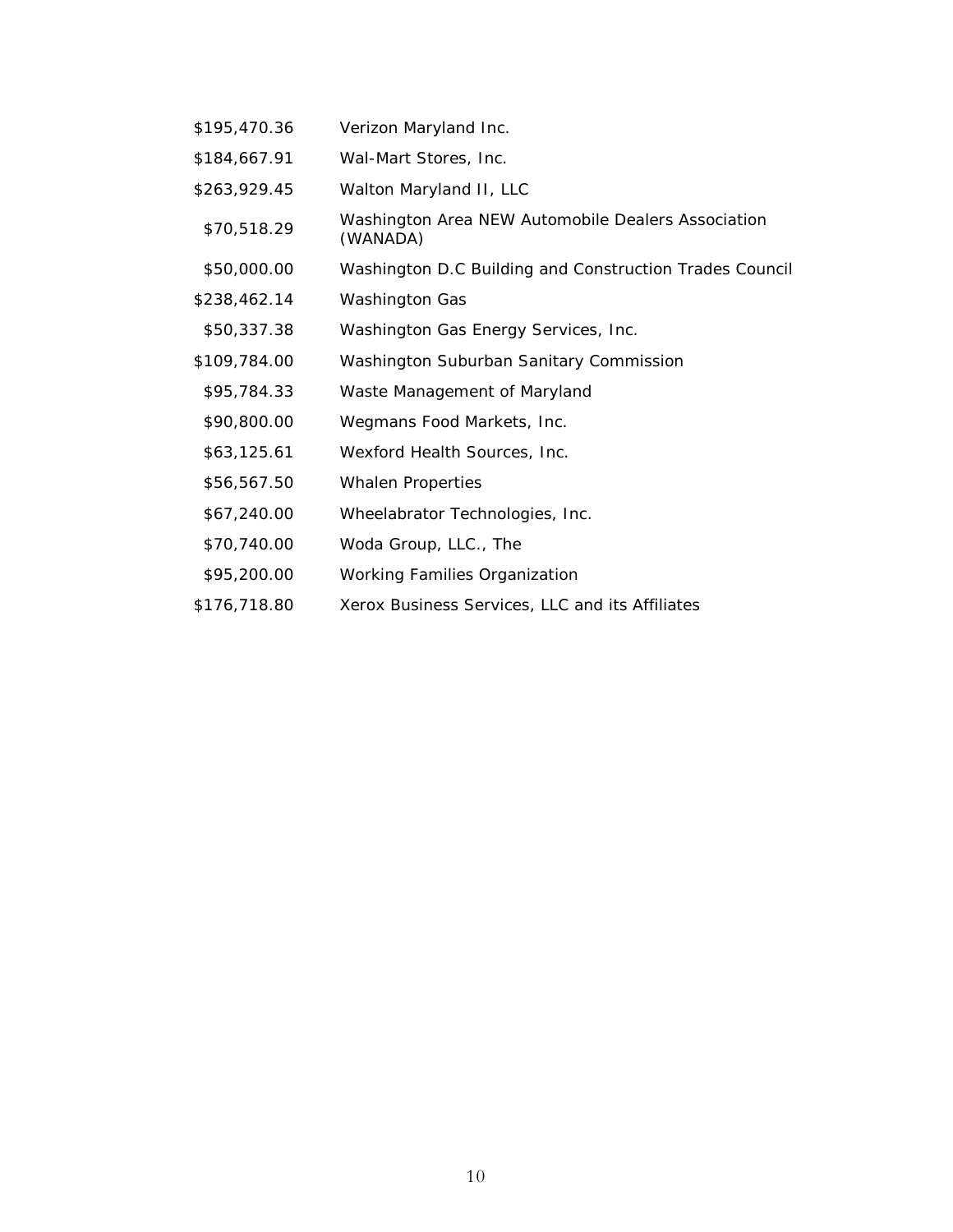### **APPENDIX B**

LOBBYISTS RECEIVING **\$50,000.00** OR MORE IN COMPENSATION ONE OR MORE EMPLOYERS

*November 1, 2012 - October 31, 2013*

**TOTAL LOBBYIST**

| \$111,684.26 | Abbruzzese, Rick          |
|--------------|---------------------------|
| \$62,015.00  | Abramson, Arthur C.       |
| \$163,262.41 | Adams, Jr., Earl          |
| \$365,950.00 | Aery, Shaila R.           |
| \$52,344.16  | Albizo, Lynn H.           |
| \$94,500.46  | Alexander, Gary R.        |
| \$257,266.70 | Andryszak, John A.        |
| \$88,500.00  | Appel, Erin               |
| \$323,167.60 | Bagwell, Ashlie           |
| \$155,000.00 | Ballentine, Jr, Thomas M. |
| \$91,700.00  | Battle, J. Kenneth        |
| \$498,685.49 | Bellamy, Lorenzo M.       |
| \$665,350.00 | Bereano, Bruce C.         |
| \$67,043.70  | Bishop, Tabb J.           |
| \$67,492.00  | Bjarekull, Tina M.        |
| \$716,641.00 | Boston, III, Frank D.     |
| \$204,400.00 | Brocato, Barbara M.       |
| \$82,200.00  | Brown, Tamera Anita       |
| \$258,068.15 | Bryant, Eric L.           |
| \$417,250.00 | Bryce, Joseph C.          |
| \$58,311.84  | Buckner, Todd             |
| \$201,100.00 | Burner, Gene L.           |
| \$73,300.00  | Butler, Brandon Scott     |
| \$177,200.00 | Canning, Michael F.       |
| \$62,700.00  | Carey, Eleanor M.         |
| \$67,950.00  | Carrington, J. Darrell    |
| \$479,978.79 | Carroll, Jr., David H.    |
| \$137,850.00 | Carter, W. Minor          |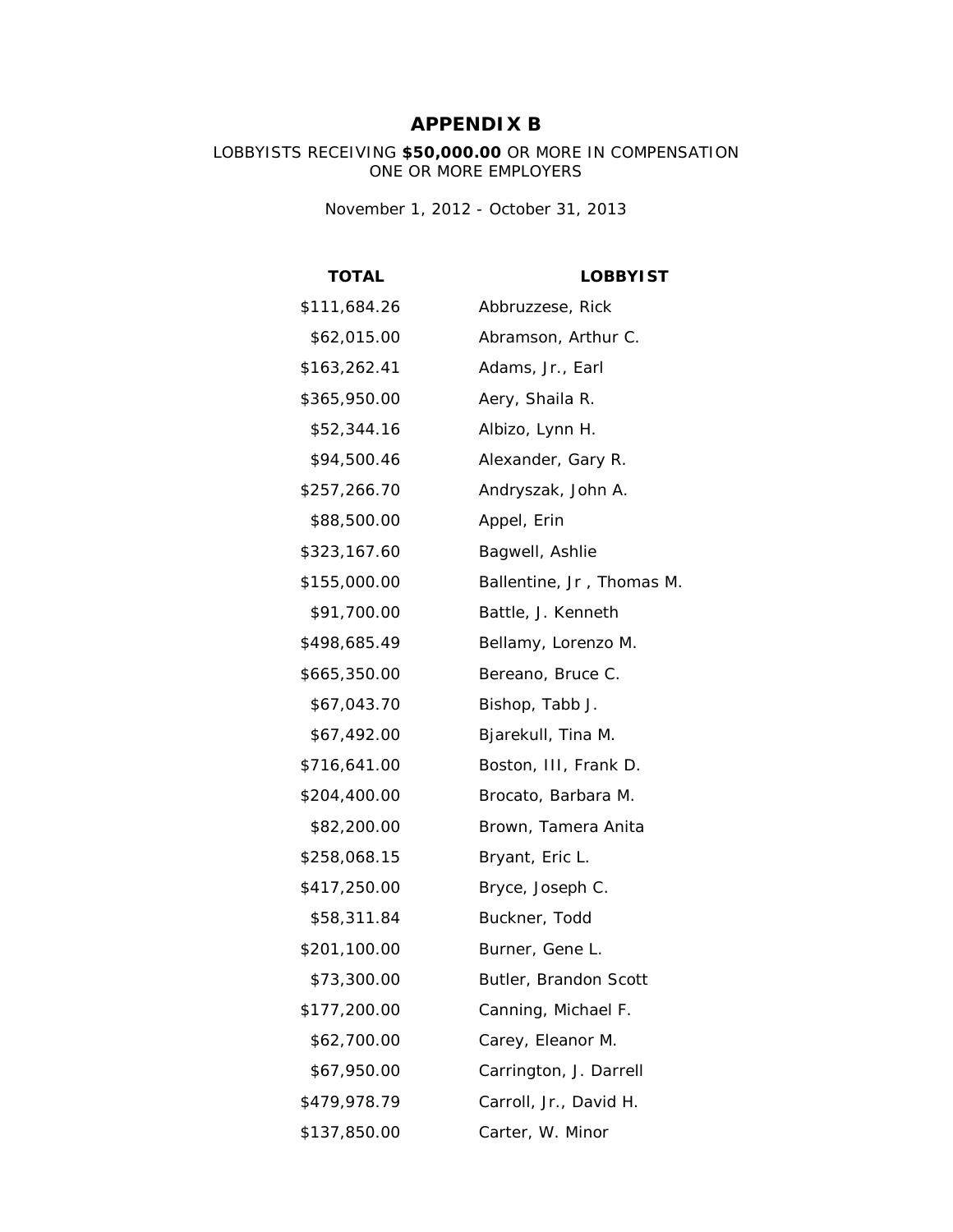| \$69,300.00    | Castelli, William A.     |
|----------------|--------------------------|
| \$137,521.69   | Chason, Todd R.          |
| \$160,870.73   | Ciekot, Ann T.           |
| \$138,222.00   | Cobbs, Drew P.           |
| \$50,000.00    | Coles, Mark Anthony      |
| \$326,607.75   | Collins, Carville B.     |
| \$68,020.92    | Connelly, Valerie T.     |
| \$117,798.50   | DeMattos, Jr., Joseph    |
| \$241,303.00   | DiPietro, Christopher V. |
| \$353,230.15   | Doherty, Jr., Daniel T.  |
| \$90,000.00    | Donoho, Patrick          |
| \$175,490.30   | Douglas, Michele         |
| \$56,778.30    | Elfreth, Sarah           |
| \$178,241.00   | Elliott, Robyn S.        |
| \$1,002,266.00 | Enten, D. Robert         |
| \$1,392,500.00 | Evans, Gerard            |
| \$119,000.00   | Favazza, Erin P.         |
| \$394,700.00   | Favazza, John F.         |
| \$80,000.02    | Fowlkes, Lyle            |
| \$267,000.00   | Gally, Eric              |
| \$166,239.98   | Genn, Gil                |
| \$177,000.00   | Gisriel, Michael U.      |
| \$283,960.00   | Greenfield, Aaron J.     |
| \$934,625.00   | Harris Jones, Lisa       |
| \$85,000.00    | Harris, Willie R.        |
| \$507,640.42   | Harting, Marta           |
| \$238,000.00   | Hill, Denise O.          |
| \$493,929.00   | Hoffman, Barbara A.      |
| \$75,000.00    | Horrigan, F. Peter       |
| \$115,000.00   | Hutchins, Diane          |
| \$394,751.69   | Jacobson, Jonas A.       |
| \$1,025,010.96 | Johansen, Michael V.     |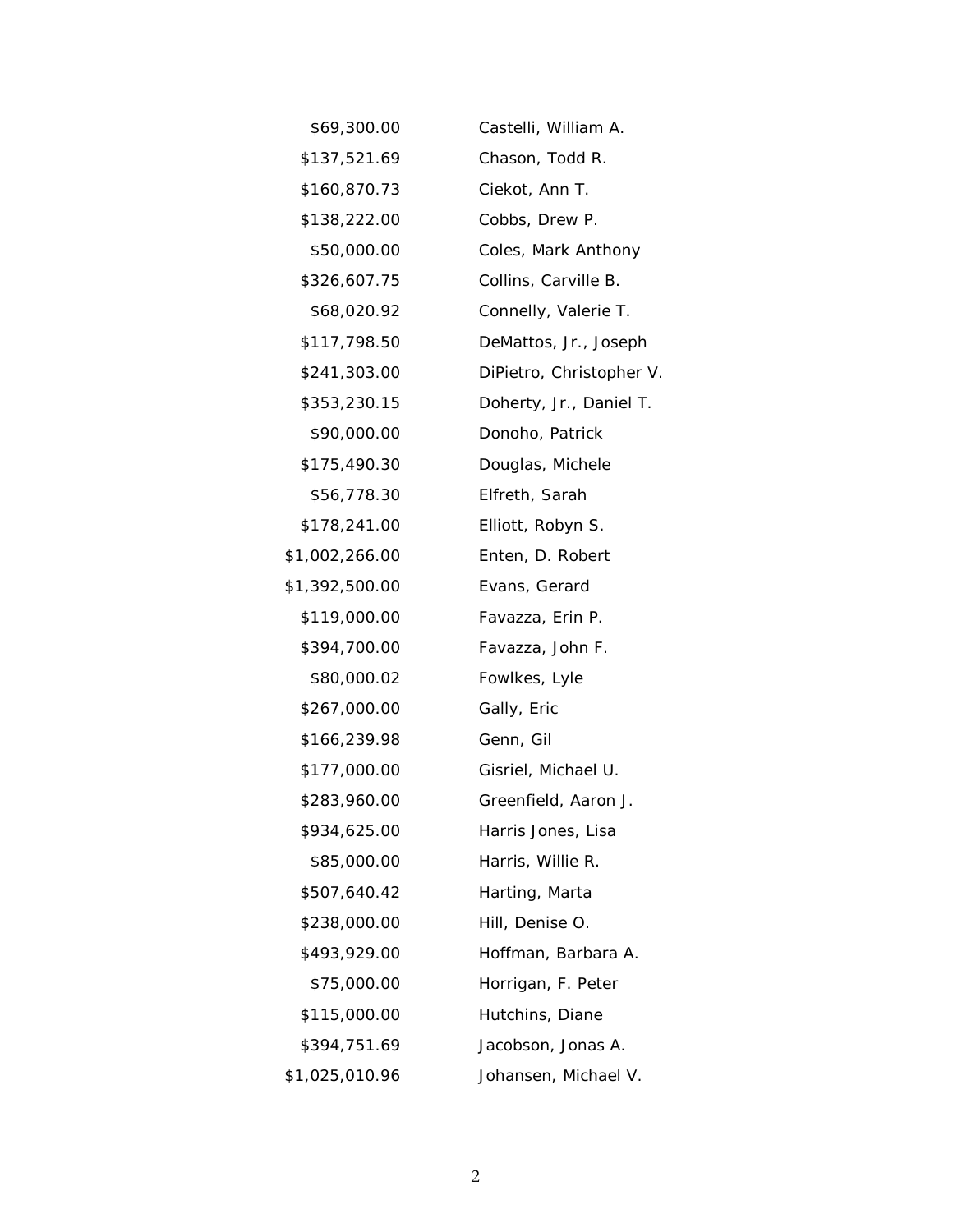| \$468,978.79 | Johnson, Robert G.         |
|--------------|----------------------------|
| \$64,702.24  | Johnson, Sean              |
| \$256,500.00 | Jones, Gary R.             |
| \$600,596.70 | Kasemeyer, Pamela M.       |
| \$65,115.00  | Kitzmiller, John P.        |
| \$335,635.00 | Kress, William Allen       |
| \$104,000.00 | Kuiper, Laurie             |
| \$50,000.00  | La Valle, Traci            |
| \$86,695.00  | Lanier, Ivan V.            |
| \$59,312.47  | Lehman, Miriam             |
| \$224,416.44 | Levitan, Laurence          |
| \$216,357.50 | Lininger, Brett Stewart    |
| \$78,702.00  | Locklair, Cailey           |
| \$330,000.00 | Looney, Sean M.            |
| \$139,000.00 | Loughran, Kathleen G.      |
| \$254,191.64 | Lucchi, Leonard L.         |
| \$696,500.00 | Malone, Sean R.            |
| \$59,771.40  | Maloney, Amy Ellen         |
| \$133,600.00 | Maloney, Kathleen M.       |
| \$964,350.00 | Manis, Nicholas G.         |
| \$63,000.00  | Matricciani, Denise M.     |
| \$84,000.00  | McCabe, Christopher J.     |
| \$59,339.00  | McCann, Nicole             |
| \$271,000.00 | McCoy, Dennis C.           |
| \$84,134.00  | McDonald, Tom              |
| \$66,800.00  | McDonough, Caitlin E.      |
| \$55,636.90  | Mickens, Randal L.         |
| \$310,361.64 | Miedusiewski, American Joe |
| \$96,800.00  | Miles, William R           |
| \$50,000.00  | Miller, Beverly L.         |
| \$551,850.00 | Mitchell, Van T            |
| \$142,251.00 | Montgomery III, Richard A. |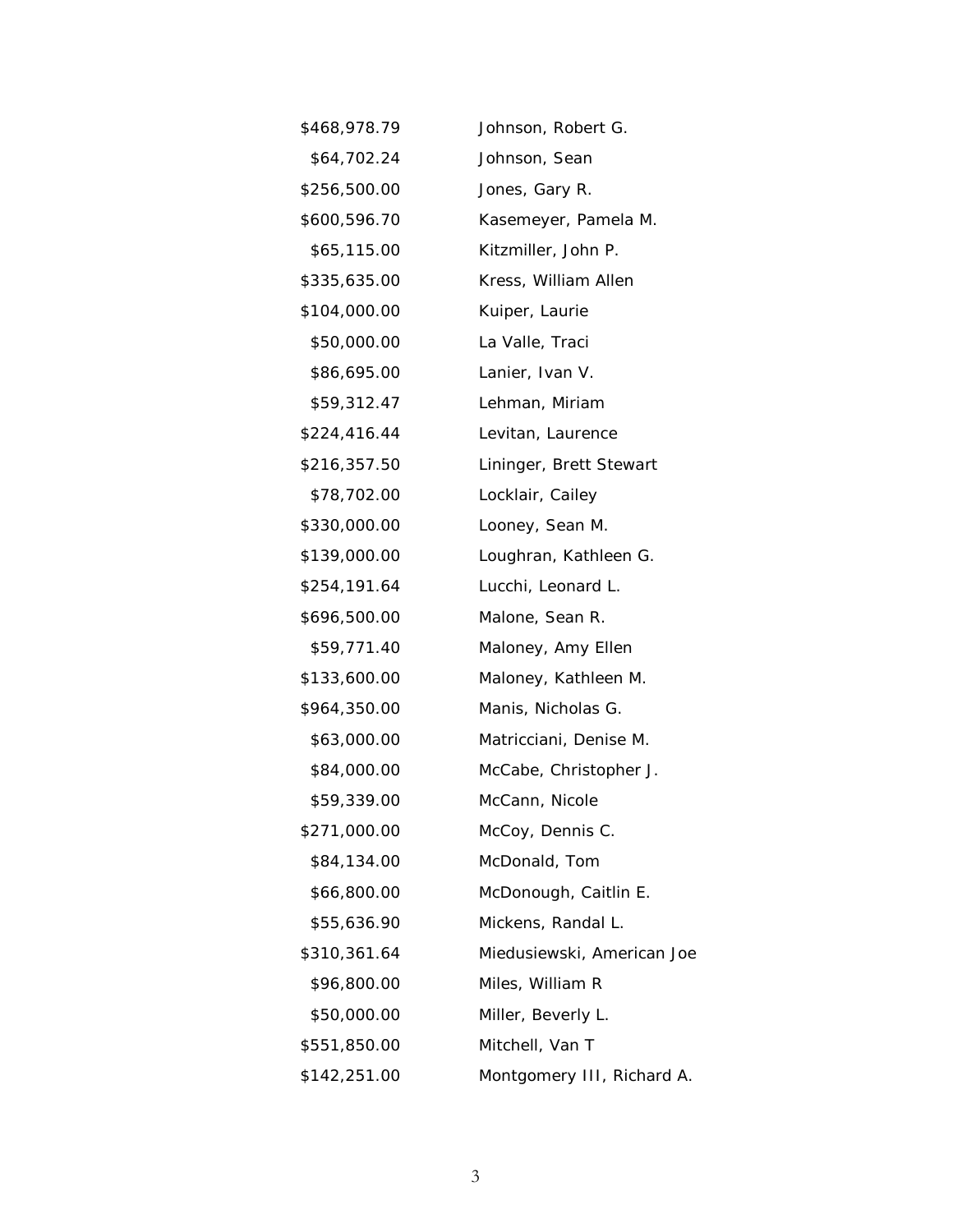| \$56,110.00    | Moss, Carolyn J.         |
|----------------|--------------------------|
| \$148,103.37   | Murphy, Kathleen M.      |
| \$88,680.00    | Murray, Patrick H.       |
| \$85,000.00    | Nathanson, Martha D.     |
| \$120,000.00   | Neil, John B.            |
| \$133,214.00   | Neily Mutch, Alice J.    |
| \$182,200.00   | O'Keeffe, Kevin          |
| \$69,000.00    | Opara, Clay C.           |
| \$327,250.00   | Ortiz, Jeanette          |
| \$90,000.00    | Overton, Valerie Shearer |
| \$1,531,106.82 | Perry, Timothy A.        |
| \$408,000.00   | Pitcher, J. William      |
| \$616,533.90   | Popham, Bryson F.        |
| \$550,461.06   | Powers, Hannah J.        |
| \$1,176,456.00 | Proctor, Jr., Gregory S. |
| \$55,750.00    | Purnell, I. Vanessa      |
| \$137,317.23   | Quinn, Brian M.          |
| \$100,000.00   | Ranier, Edward M.        |
| \$53,410.26    | Rankin, Sr., Robert      |
| \$525,350.00   | Rasmussen, Dennis F.     |
| \$273,500.00   | Riddick, Major F.        |
| \$104,000.00   | Rivkin, Deborah R.       |
| \$70,000.00    | Robbins, Mike            |
| \$100,000.00   | Roberts, Carl D.         |
| \$319,485.00   | Robinson, Kimberly Y.    |
| \$165,862.64   | Roddy, Patrick H.        |
| \$82,500.00    | Rohling, Martin Guy      |
| \$100,833.67   | Ross, Justin             |
| \$1,293,262.94 | Rozner, Joel D.          |
| \$50,884.00    | Sanchez, Delora R.       |
| \$104,745.00   | Schrader, Sandra         |
| \$74,315.00    | Schreiber, Bret Allan    |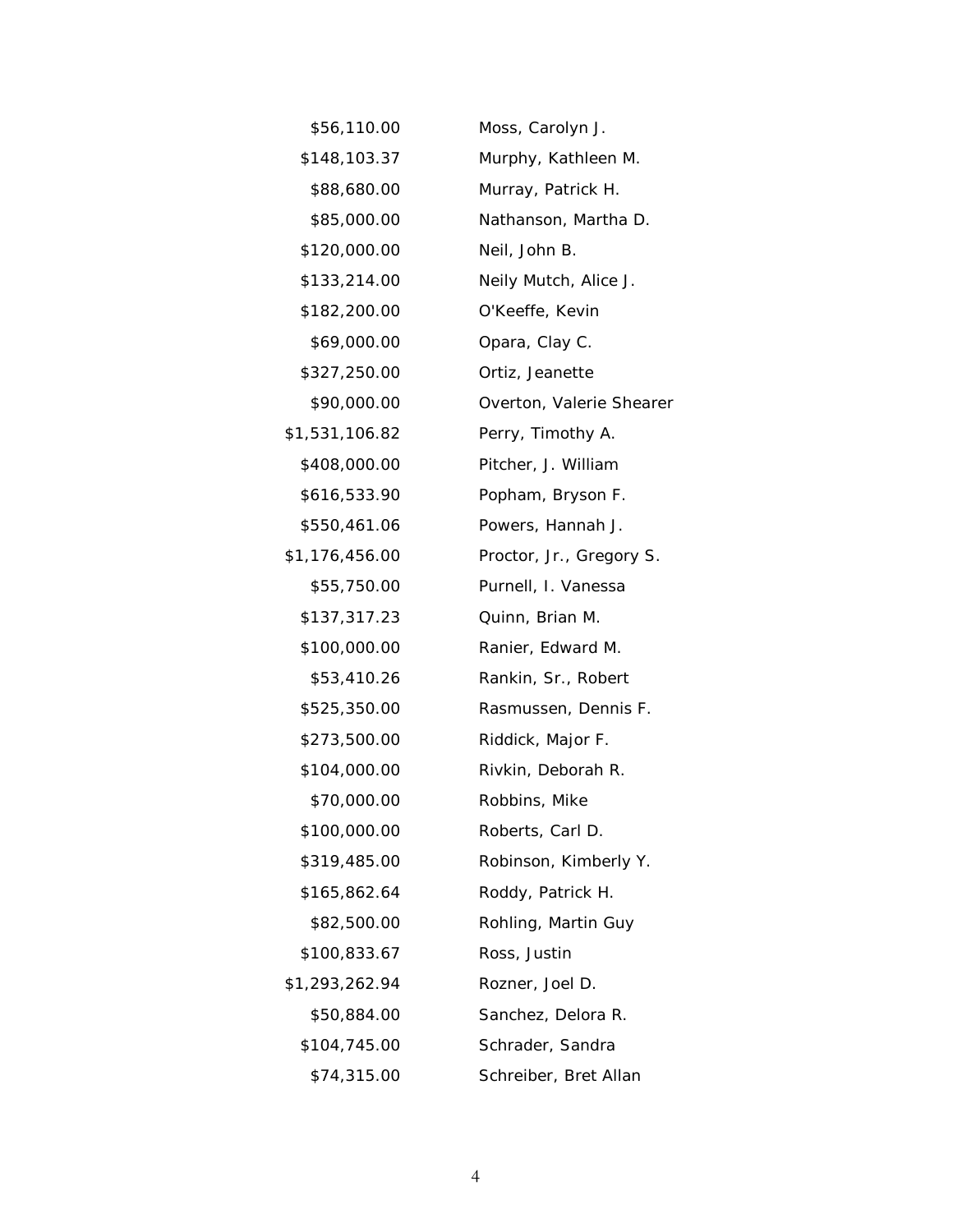| \$154,817.29   | Schwartz, III, Joseph A. |
|----------------|--------------------------|
| \$1,390,165.15 | Shaivitz, Robin F.       |
| \$67,000.00    | Shepter, Brian           |
| \$480,645.45   | Sidh, Sushant            |
| \$55,000.00    | Siebert, Deborah         |
| \$50,000.00    | Stallings, Nicole        |
| \$920,294.49   | Stierhoff, John R.       |
| \$91,513.67    | Taylor, Jr., Casper R.   |
| \$63,496.00    | Thompson, Melvin R.      |
| \$66,766.16    | Thornton, Frank Edwards  |
| \$366,274.04   | Tiburzi, Paul A          |
| \$72,002.59    | Tompkins, Daniel Paul    |
| \$160,000.00   | Townsend, Pegeen A.      |
| \$262,190.00   | Valentino-Benitez, Ellen |
| \$108,810.00   | Weisel, Meredith R.      |
| \$393,423.59   | White, Josh              |
| \$52,000.00    | Wilkins, Barbara J.      |
| \$78,000.02    | Wineholt, Ronald Wayne   |
| \$512,779.09   | Wise, J. Steven          |
| \$98,500.00    | Woolums, John R.         |
| \$93,500.00    | Worcester, Julia P.      |
| \$50,000.00    | Wyatt, Joseph R.         |
| \$135,155.00   | Zellmer, Jeffrie         |
| \$50,000.00    | Zinsmeister, Robert M.   |
|                |                          |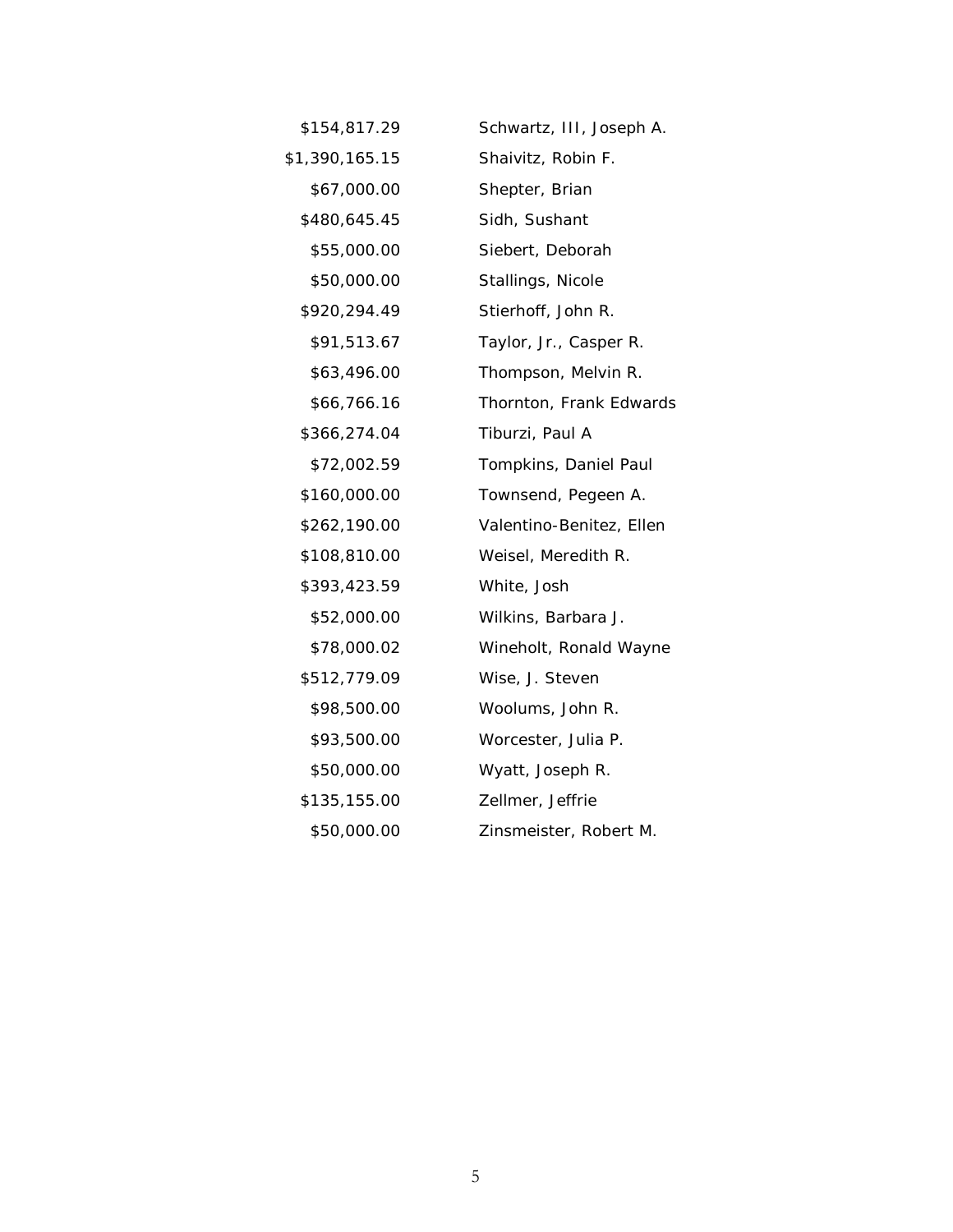#### **APPENDIX C**

#### EXPENDITURES ON SPECIAL EVENTS *November 1, 2012 - October 31, 2013*

| <b>Group Invited</b>                                        | <b>Times</b><br><b>Invited</b> | <b>Total</b> |
|-------------------------------------------------------------|--------------------------------|--------------|
| Anne Arundel County Delegation                              | 5                              | \$8,949.26   |
| <b>Baltimore City Delegation</b>                            | 8                              | \$13,009.90  |
| <b>Baltimore County Delegation</b>                          | 11                             | \$15,380.50  |
| <b>Carroll County Delegation</b>                            | $\overline{4}$                 | \$5,302.92   |
| <b>General Assembly</b>                                     | 101                            | \$988,955.57 |
| <b>Harford County Delegation</b>                            | 5                              | \$3,788.92   |
| House Appropriations Committee                              | 16                             | \$17,996.04  |
| House Economic Matters Committee                            | 22                             | \$52,263.85  |
| House Environmental Matters Committee                       | 13                             | \$15,231.03  |
| House Health and Governmental Operations Committee          | 19                             | \$34,079.05  |
| House Judiciary Committee                                   | 10                             | \$16,274.17  |
| House of Delegates                                          | $\overline{4}$                 | \$46,390.70  |
| House Rules and Executive Nominations Committee             | 1                              | \$228.89     |
| House Ways and Means Committee                              | 11                             | \$15,334.38  |
| <b>Howard County Delegation</b>                             | 6                              | \$5,431.57   |
| Lower Eastern Shore Delegation                              | 9                              | \$26,897.21  |
| Montgomery County Delegation                                | 19                             | \$439,639.85 |
| Prince George 's County Delegation                          | 11                             | \$31,773.20  |
| Senate                                                      | 6                              | \$48,386.21  |
| Senate Budget and Taxation Committee                        | 29                             | \$42,775.10  |
| Senate Education Health and Environmental Affairs Committee | 21                             | \$24,806.38  |
| Senate Executive Nominations Committee                      | 1                              | \$228.89     |
| Senate Finance Committee                                    | 34                             | \$50,157.73  |
| Senate Judicial Proceedings Committee                       | 10                             | \$13,691.00  |
| Southern Maryland Delegation                                | 4                              | \$5,263.12   |
| <b>Upper Eastern Shore Delegation</b>                       | 9                              | \$26,085.89  |
| Western Maryland Delegation                                 | 7                              | \$10,300.76  |
|                                                             |                                |              |

TOTAL: \$1,958,622.08

(NOTE: Where more than one committee was invited to the same event there may be a proportionate allocation for the purposes of this report.)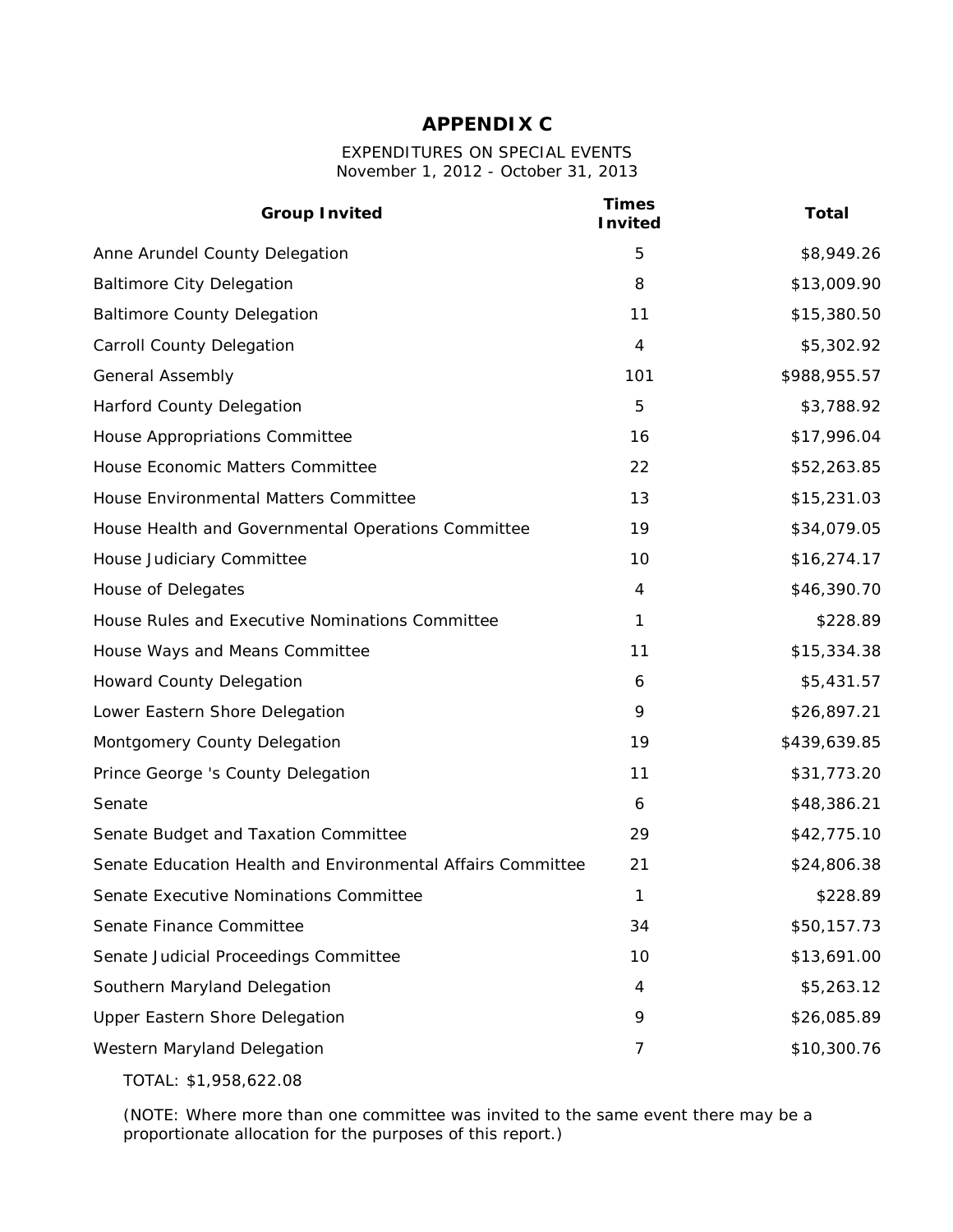### **APPENDIX D**

LOBBYING FIRMS REPORTING COMPENSATION OF \$1,000,000.00 OR MORE

*November 1, 2012 - October 31, 2013*

| Name of Firm                                               | <b>Compensation Reported</b> |
|------------------------------------------------------------|------------------------------|
| Alexander & Cleaver, P.A.                                  | \$3,210,887.89               |
| Artemis Group, LLC                                         | \$1,011,424.00               |
| Capitol Strategies, LLC                                    | \$1,518,103.03               |
| G.S. Proctor & Associates, Inc.                            | \$1,220,456.00               |
| Gerard E. Evans, Ltd.                                      | \$1,427,951.61               |
| Gordon, Feinblatt, Rothman, Hoffberger &<br>Hollander, LLC | \$2,847,709.71               |
| Harris Jones & Malone, LLC                                 | \$1,794,550.00               |
| Manis Canning & Associates                                 | \$2,542,600.00               |
| Rifkin, Livingston, Levitan & Silver, LLC                  | \$3,285,012.34               |
| Schwartz, Metz & Wise, P.A.                                | \$1,268,193.08               |
| Venable, LLP                                               | \$1,580,252.14               |